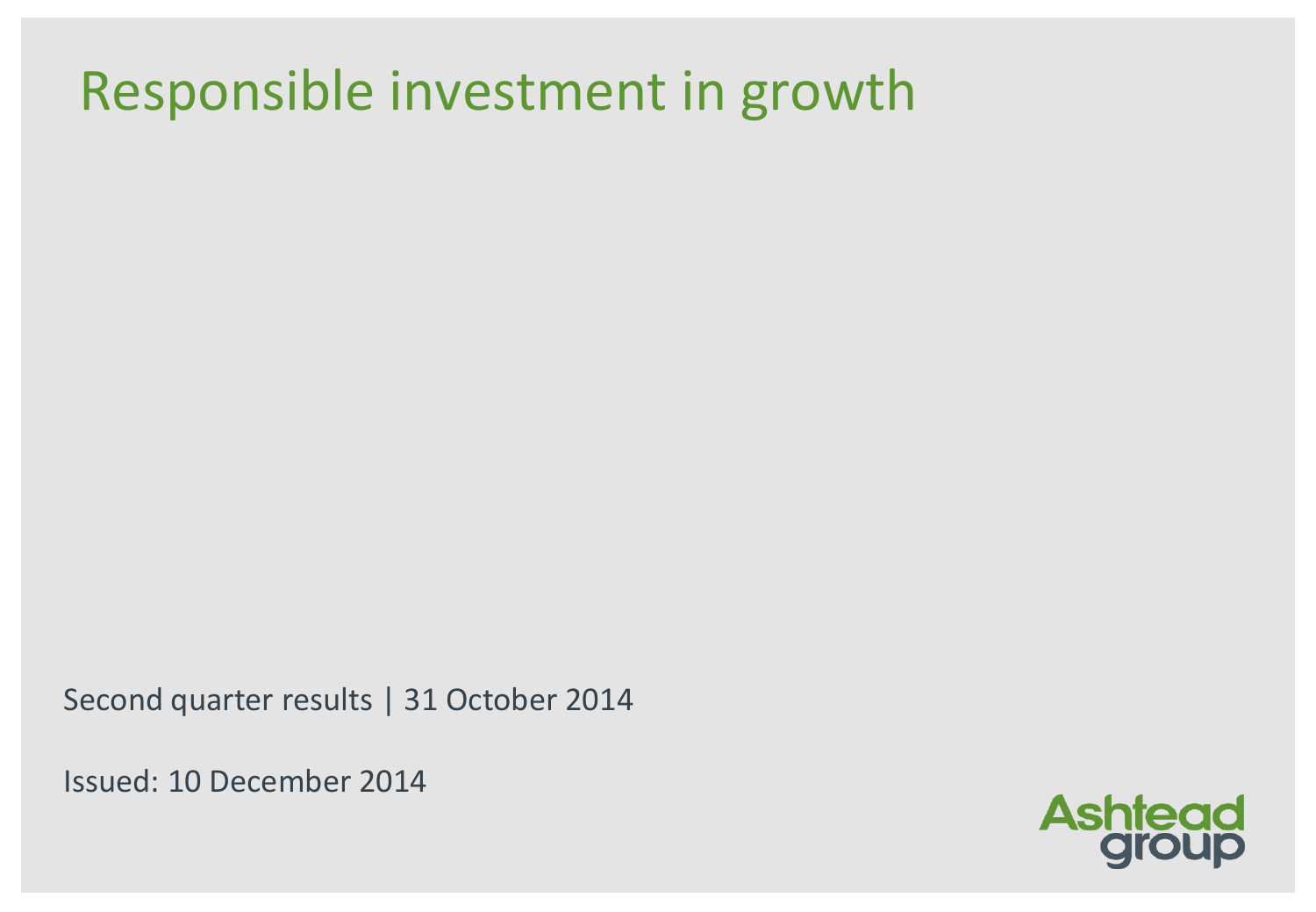# Legal notice

This presentation has been prepared to inform investors and prospective investors in the secondary markets about the Group and does not constitute an offer of securities or otherwise constitute an invitation or inducement to any person to underwrite, subscribe for or otherwise acquire securities in Ashtead Group plc or any of its subsidiary companies.

The presentation contains forward looking statements which are necessarily subject to risks and uncertainties because they relate to future events. Our business and operations are subject to a variety of risks and uncertainties, many of which are beyond our control and, consequently, actual results may differ materially from those projected by any forward looking statements.

Some of the factors which may adversely impact some of these forward looking statements are discussed in the Principal Risks and Uncertainties section on pages 20-21 of the Group's Annual Report and Accounts for the year ended 30 April 2014 and in the unaudited results for the second quarter ended 31 October 2014 under "Current trading and outlook" and "Principal risks and uncertainties". Both these reports may be viewed on the Group's website at **www.ashtead-group.com**

This presentation contains supplemental non-GAAP financial and operating information which the Group believes provides valuable insight into the performance of the business. Whilst this information is considered as important, it should be viewed as supplemental to the Group's financial results prepared in accordance with International Financial Reporting Standards and not as a substitute for them.

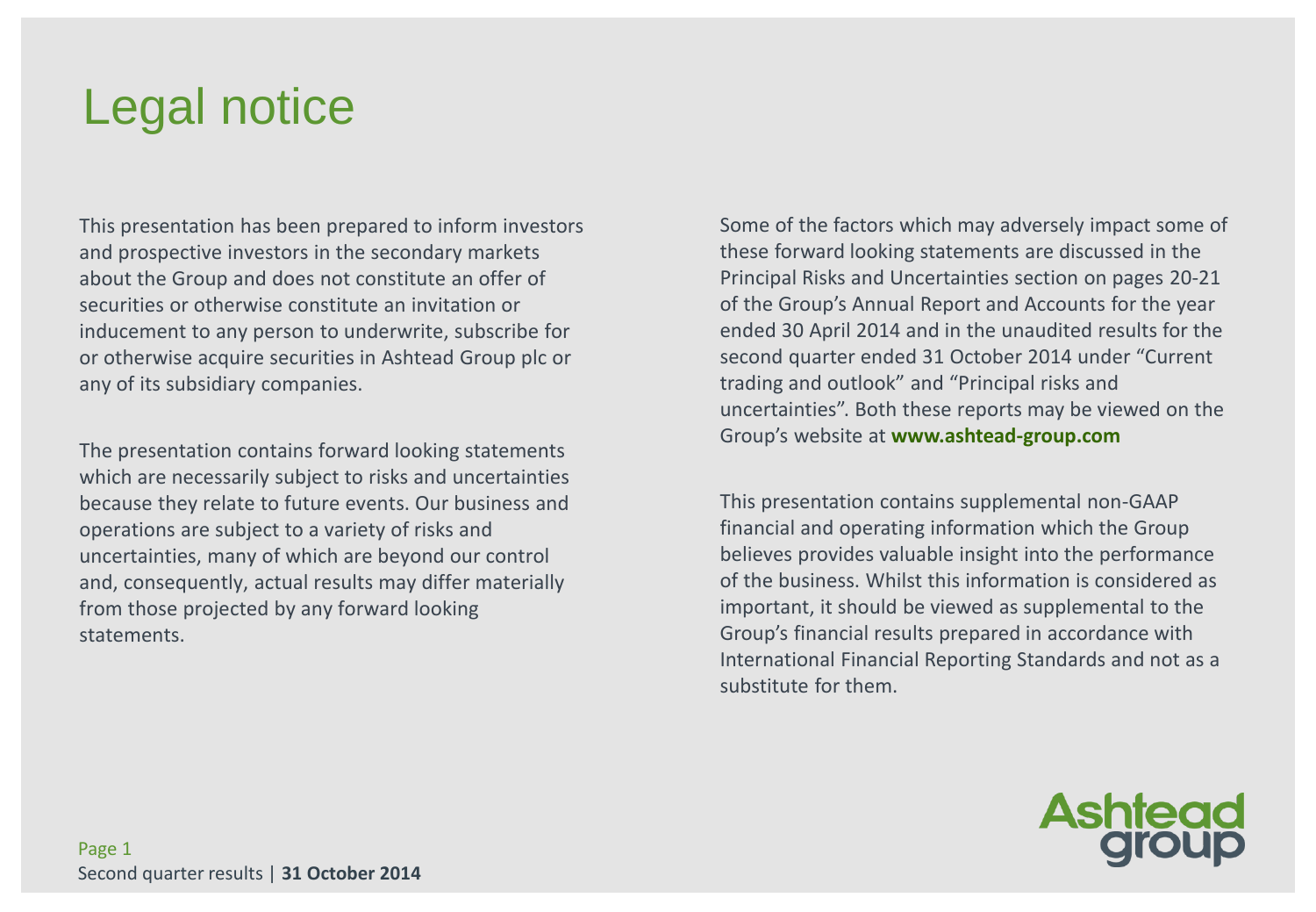## **Overview**

- $\bullet$  H1 rental revenue growth<sup>1</sup> of 24%
- Record pre-tax profit of £266m (2013: £212m)
- Group EBITDA margin rises to 46% (2013: 43%)
- Group RoI of 19% (2013: 18%)
- Net debt to EBITDA leverage<sup>1</sup> of 2.0 times (2013: 2.1 times)
- Increased capital expenditure guidance in the range of £925m to £975m for the year
- Interim dividend raised 33% to 3.0p per share (2013: 2.25p)
- We now anticipate a full year result ahead of our previous expectations



<sup>1</sup> At constant exchange rates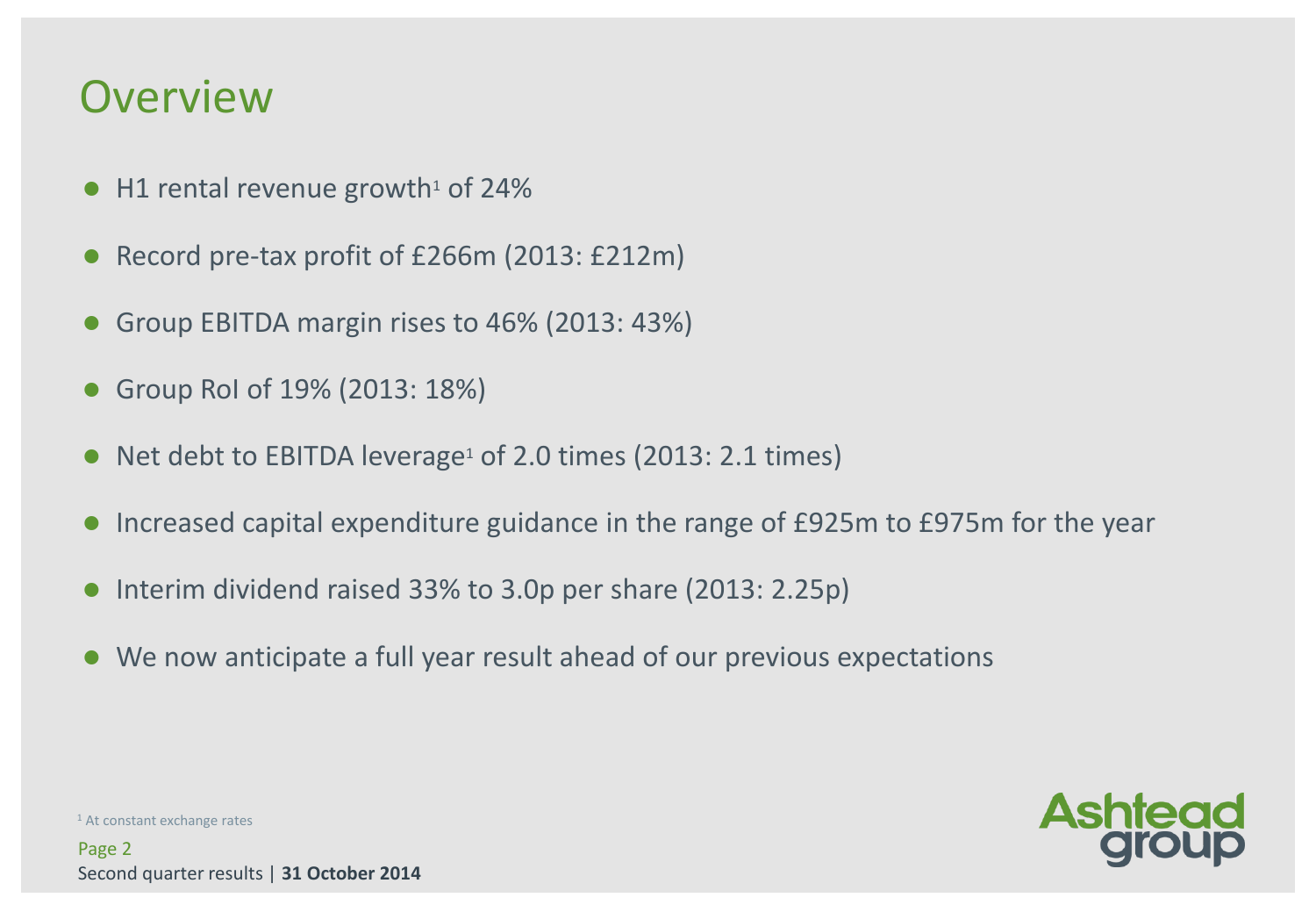# Suzanne Wood Finance director

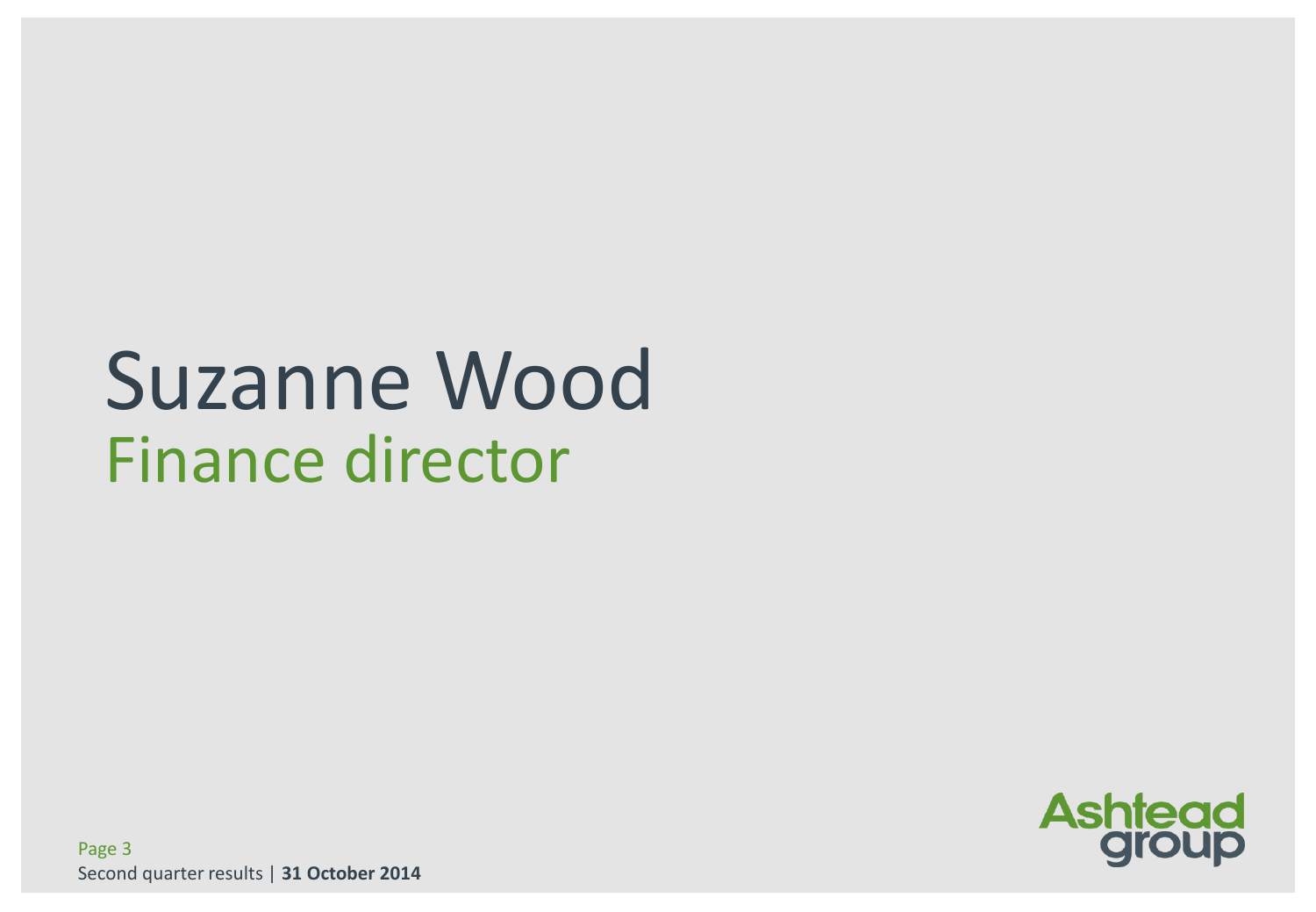### Q2 Group revenue and profit

|                                           | Q <sub>2</sub> |       |                     |  |
|-------------------------------------------|----------------|-------|---------------------|--|
| (fm)                                      | 2014           | 2013  | Change <sup>1</sup> |  |
| <b>Revenue</b>                            | 529            | 439   | $+24%$              |  |
| - of which rental                         | 478            | 392   | $+26%$              |  |
| Operating costs                           | (283)          | (246) | $+18%$              |  |
| <b>EBITDA</b>                             | 246            | 193   | $+32%$              |  |
| Depreciation                              | (85)           | (69)  | $+26%$              |  |
| <b>Operating profit</b>                   | 161            | 124   | $+35%$              |  |
| Net interest                              | (16)           | (11)  | $+52%$              |  |
| <b>Profit before tax and amortisation</b> | 145            | 113   | $+33%$              |  |
| Earnings per share (p)                    | 18.6           | 14.3  | $+35%$              |  |
| <b>Margins</b>                            |                |       |                     |  |
| - EBITDA                                  | 46%            | 44%   |                     |  |
| - Operating profit                        | 30%            | 28%   |                     |  |

*1 At constant exchange rates*

*2 The results in the table above are the Group's underlying results and are stated before intangible amortisation*

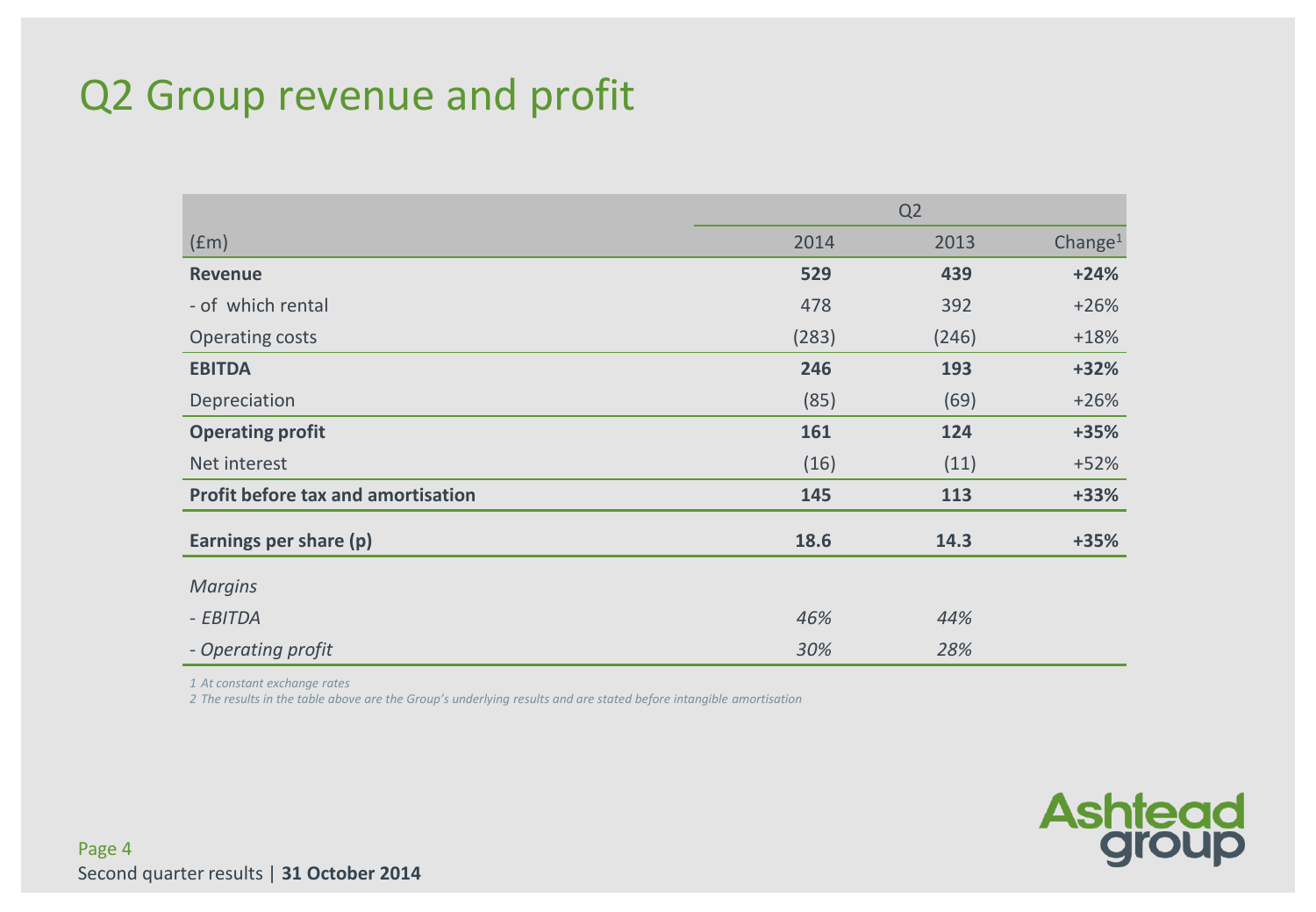#### H1 Group revenue and profit

|                                           | H1    |       |                     |  |
|-------------------------------------------|-------|-------|---------------------|--|
| (fm)                                      | 2014  | 2013  | Change <sup>1</sup> |  |
| <b>Revenue</b>                            | 987   | 850   | $+23%$              |  |
| - of which rental                         | 896   | 765   | $+24%$              |  |
| Operating costs                           | (532) | (481) | $+17%$              |  |
| <b>EBITDA</b>                             | 455   | 369   | $+31%$              |  |
| Depreciation                              | (160) | (135) | $+26%$              |  |
| <b>Operating profit</b>                   | 295   | 234   | $+34%$              |  |
| Net interest                              | (29)  | (22)  | $+42%$              |  |
| <b>Profit before tax and amortisation</b> | 266   | 212   | $+33%$              |  |
| Earnings per share (p)                    | 33.9  | 26.7  | $+35%$              |  |
| <b>Margins</b>                            |       |       |                     |  |
| - EBITDA                                  | 46%   | 43%   |                     |  |
| - Operating profit                        | 30%   | 28%   |                     |  |

*1 At constant exchange rates*

*2 The results in the table above are the Group's underlying results and are stated before intangible amortisation*

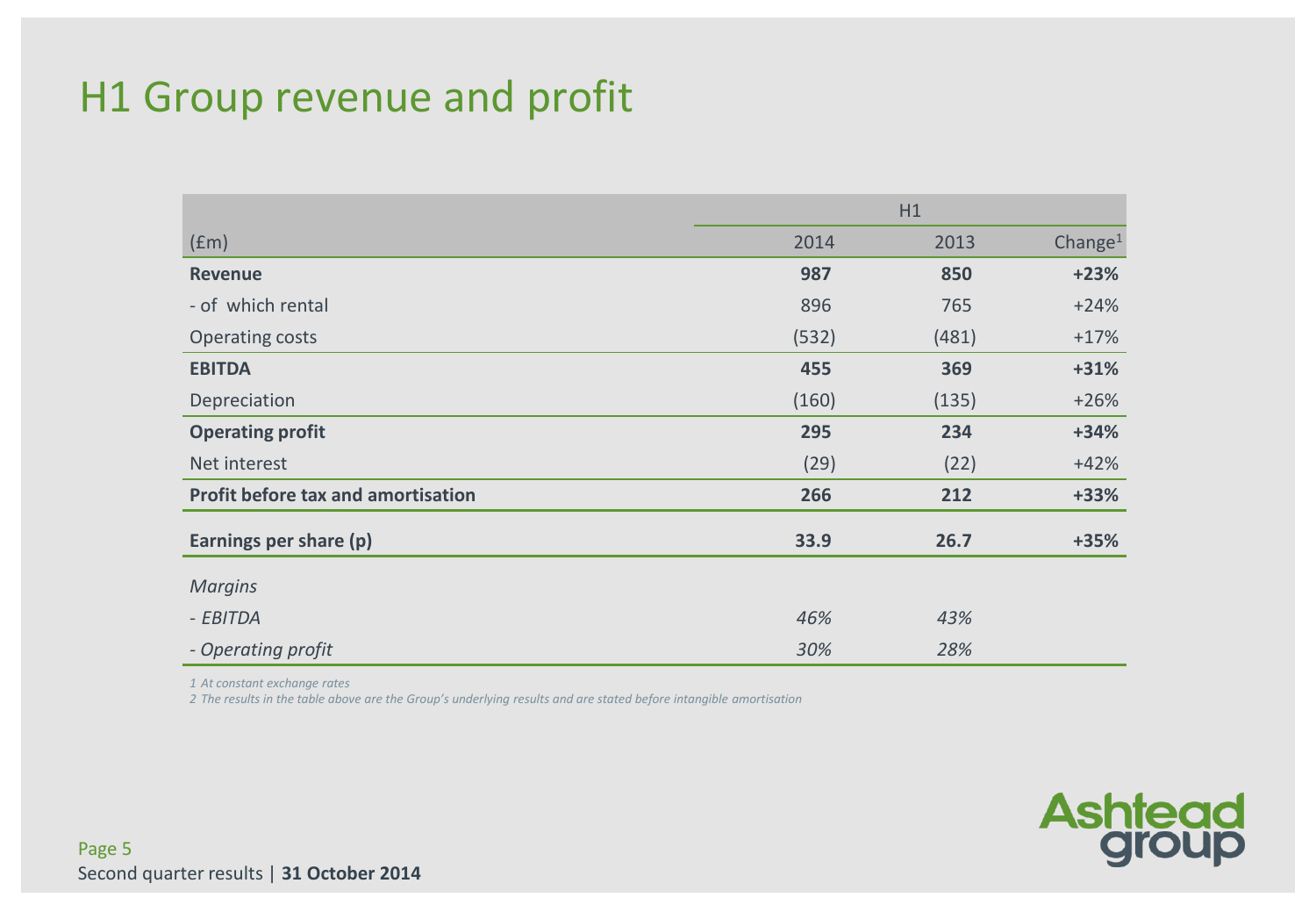## H1 Sunbelt revenue and profit

|                         | H1    |       |        |
|-------------------------|-------|-------|--------|
| (5m)                    | 2014  | 2013  | Change |
| <b>Revenue</b>          | 1,368 | 1,108 | $+24%$ |
| - of which rental       | 1,247 | 998   | $+25%$ |
| Operating costs         | (702) | (593) | $+18%$ |
| <b>EBITDA</b>           | 666   | 515   | $+29%$ |
| Depreciation            | (217) | (170) | $+28%$ |
| <b>Operating profit</b> | 449   | 345   | $+30%$ |
| Drop through            |       |       |        |
| - Total                 | 59%   |       |        |
| - Same store            | 67%   |       |        |
| <b>Margins</b>          |       |       |        |
| - EBITDA                | 49%   | 46%   |        |
| - Operating profit      | 33%   | 31%   |        |

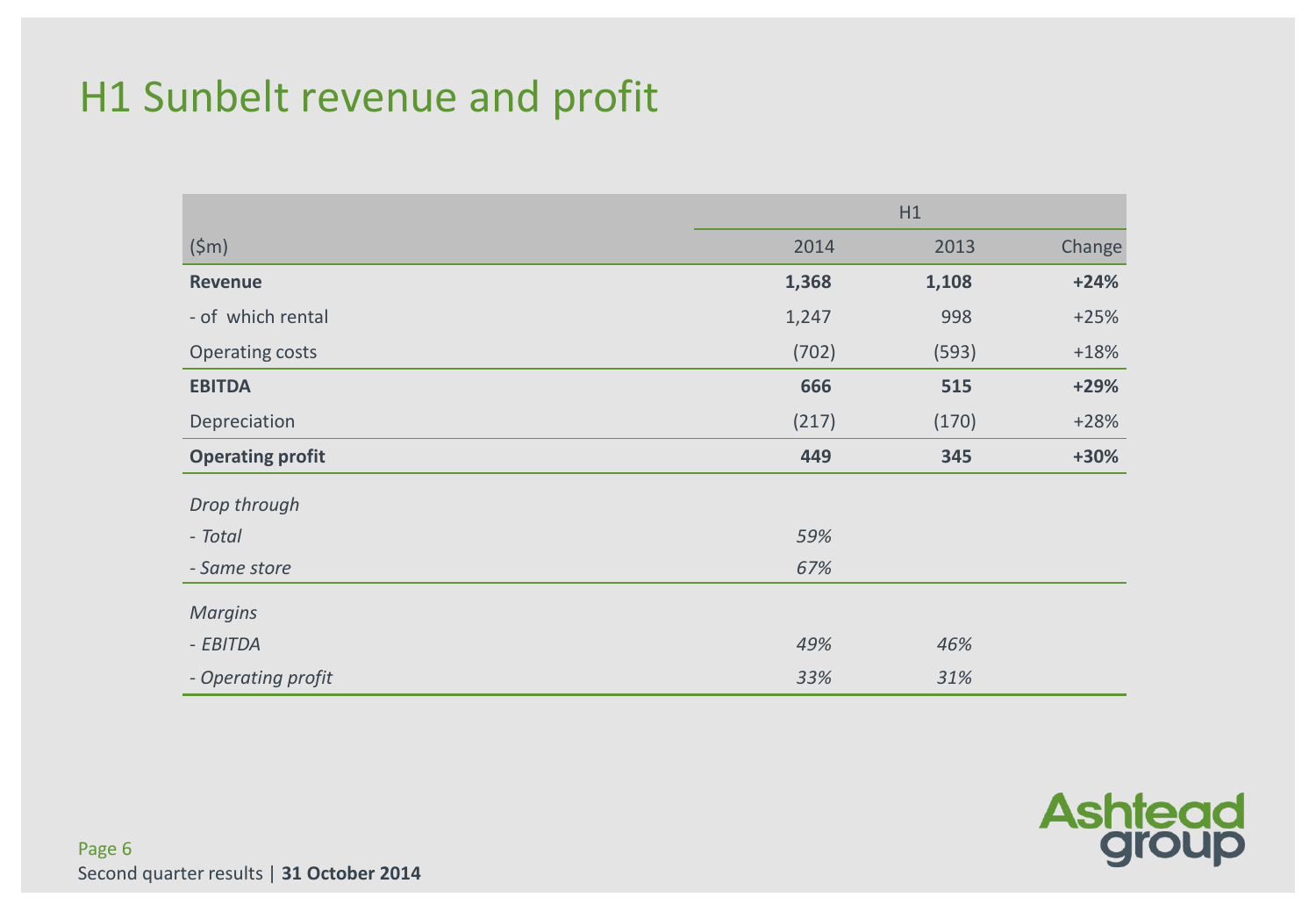#### H1 A-Plant revenue and profit

|                         | H1    |       |        |  |
|-------------------------|-------|-------|--------|--|
| (fm)                    | 2014  | 2013  | Change |  |
| <b>Revenue</b>          | 166   | 138   | $+20%$ |  |
| - of which rental       | 147   | 124   | $+18%$ |  |
| Operating costs         | (106) | (108) | $+11%$ |  |
| <b>EBITDA</b>           | 60    | 43    | +39%   |  |
| Depreciation            | (30)  | (26)  | $+18%$ |  |
| <b>Operating profit</b> | 30    | 17    | $+71%$ |  |
| Drop through            | 62%   |       |        |  |
| <b>Margins</b>          |       |       |        |  |
| - EBITDA                | 36%   | 31%   |        |  |
| - Operating profit      | 18%   | 13%   |        |  |

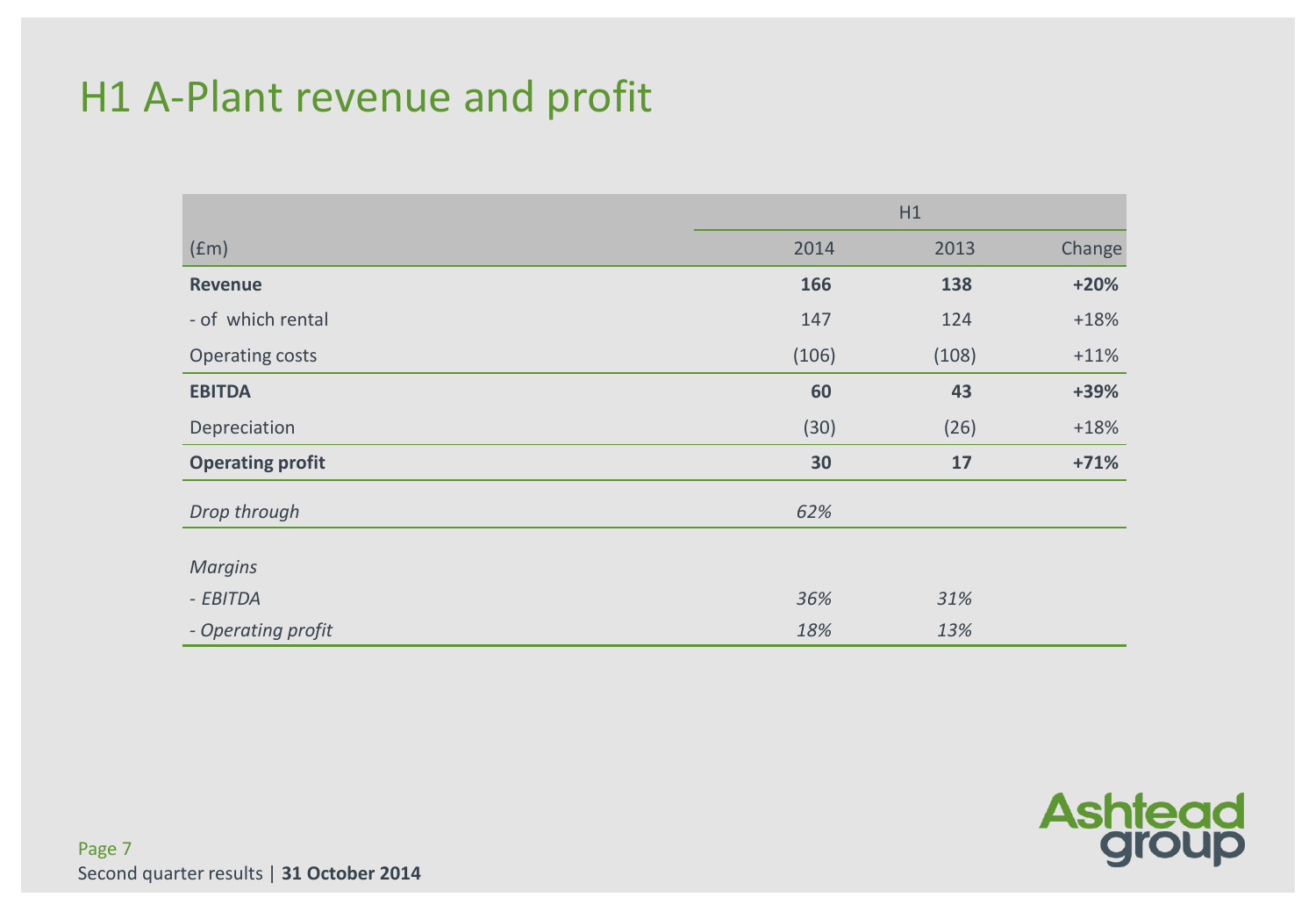## Capital expenditure update

|                                                   | 2014  | 2015 forecast   |
|---------------------------------------------------|-------|-----------------|
| Sunbelt (\$m)                                     |       |                 |
| - rental fleet                                    | 963   | $1,170 - 1,220$ |
| - non rental fleet                                | 119   | 80              |
|                                                   | 1,082 | $1,250 - 1,300$ |
| A-Plant (£m)<br>- rental fleet                    | 86    | $125 - 140$     |
| - non rental fleet                                | 13    | 20              |
|                                                   | 99    | $145 - 160$     |
| Group capital expenditure forecast $(f1 : $1.60)$ |       | $£925 - 975m$   |

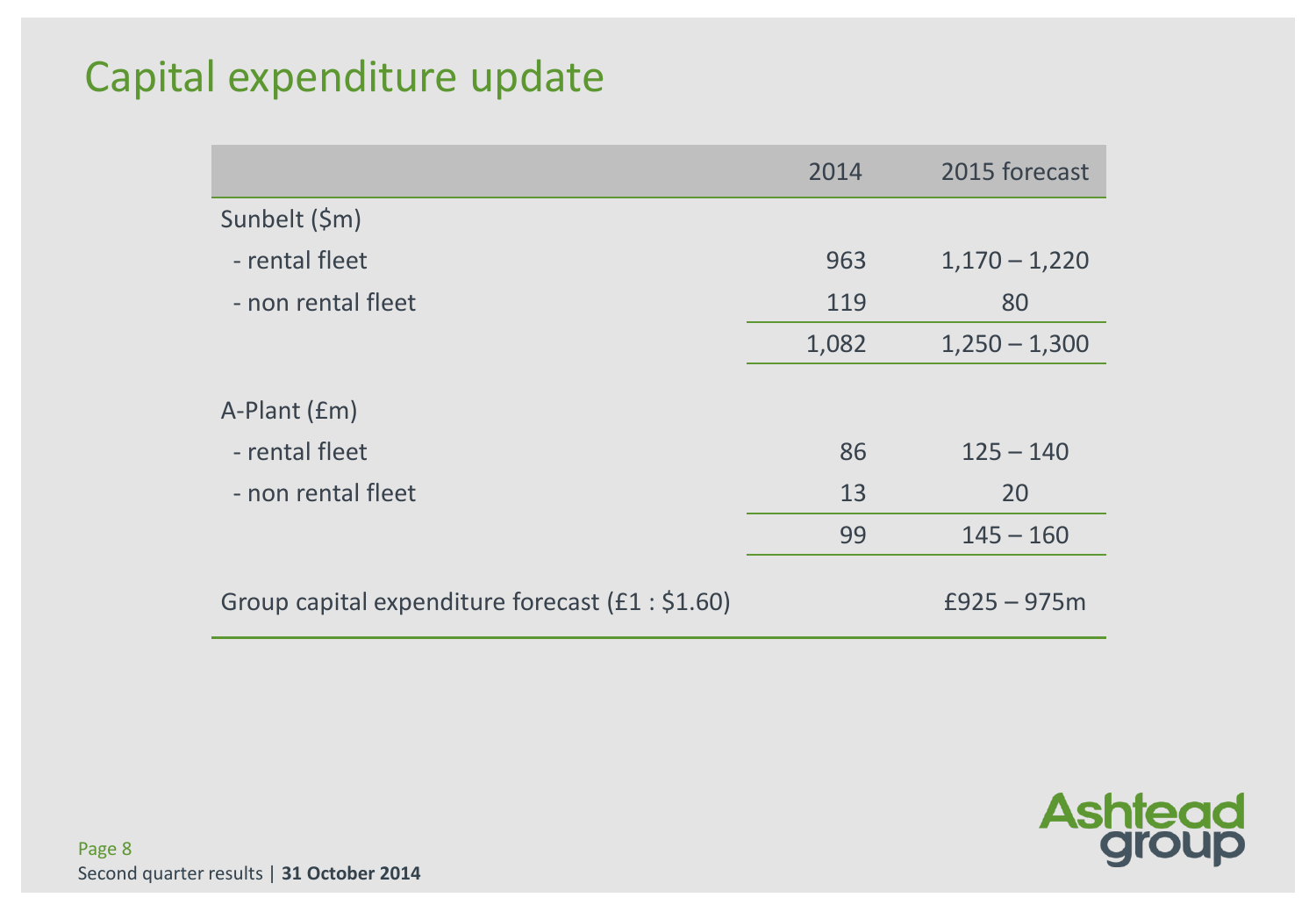## Cash flow

#### Significant reinvestment in our rental fleet

| (f <sub>em</sub> )                                    | H1<br>2014 | H1<br>2013 | Change |
|-------------------------------------------------------|------------|------------|--------|
|                                                       |            |            |        |
| EBITDA before exceptional items                       | 455        | 369        | $+23%$ |
| Cash conversion ratio <sup>1</sup>                    | 82.7%      | 81.9%      |        |
| Cash inflow from operations <sup>2</sup>              | 377        | 302        | $+25%$ |
| Payments for capital expenditure                      | (534)      | (453)      |        |
| Rental equipment and other disposal proceeds received | 42         | 45         |        |
|                                                       | (492)      | (408)      |        |
| Interest and tax paid                                 | (56)       | (30)       |        |
| Exceptional costs paid                                | (1)        | (1)        |        |
| <b>Free cash flow</b>                                 | (172)      | (137)      |        |
| <b>Business acquisitions</b>                          | (113)      | (61)       |        |
| Dividends paid                                        | (46)       | (30)       |        |
| Purchase of own shares by the ESOT                    | (20)       | (22)       |        |
| Increase in net debt                                  | (351)      | (250)      |        |

<sup>1</sup> Cash inflow from operations as a percentage of EBITDA

2 Before fleet changes and exceptionals

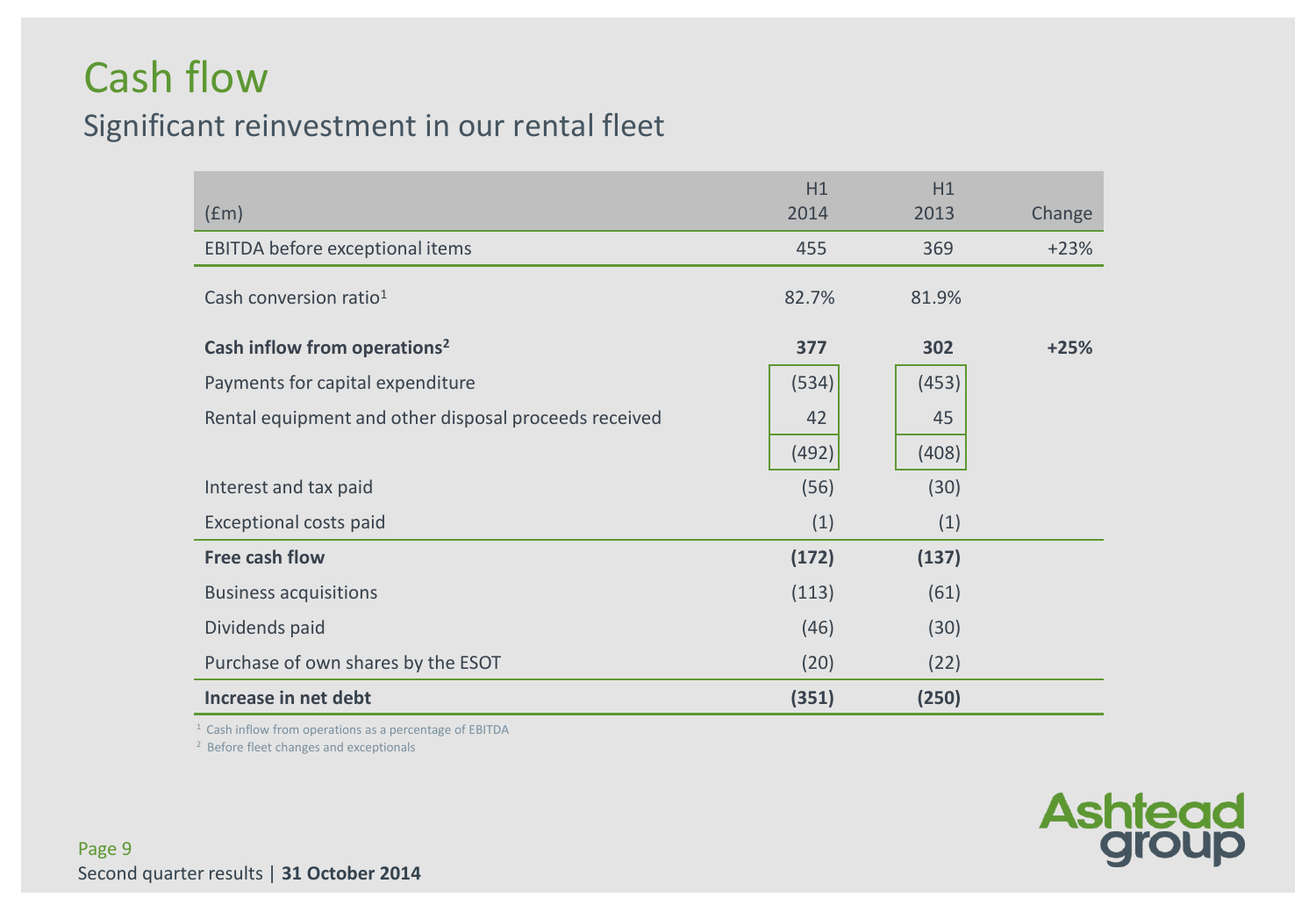#### Net debt and leverage

Net debt to EBITDA continues to reduce despite the fleet investment

|                                        | Oct            | <b>Oct</b>     |
|----------------------------------------|----------------|----------------|
| (fm)                                   | 2014           | 2013           |
| Net debt at 30 April                   | 1,149          | 1,014          |
| <b>Translation impact</b>              | 69             | (37)           |
| Opening debt at closing exchange rates | 1,218          | 977            |
| Change from cash flows                 | 351            | 250            |
| Debt acquired                          |                | $\mathbf{1}$   |
| Non-cash movements                     | $\overline{2}$ | $\overline{2}$ |
| Net debt at period end                 | 1,571          | 1,230          |
| Comprising:                            |                |                |
| First lien senior secured bank debt    | 700            | 922            |
| Second lien secured notes              | 874            | 305            |
| Finance lease obligations              | $\overline{4}$ | $\overline{4}$ |
| Cash in hand                           | (7)            | (1)            |
| <b>Total net debt</b>                  | 1,571          | 1,230          |
| Net debt to EBITDA leverage* (x)       | 2.0            | 2.1            |



**Ashtead** 

\*At constant exchange rates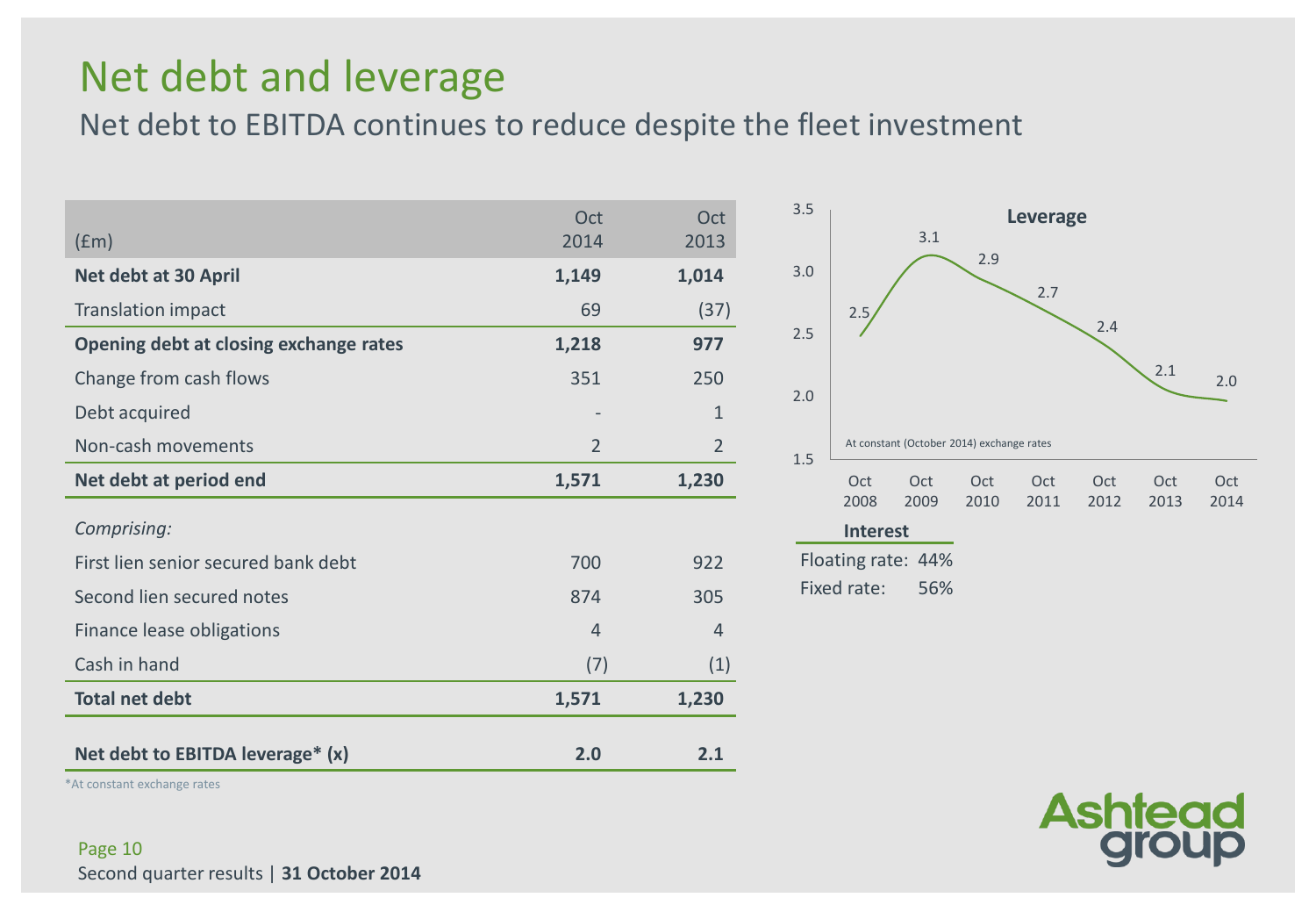# Geoff Drabble Chief executive



Page 11 Second quarter results | **31 October 2014**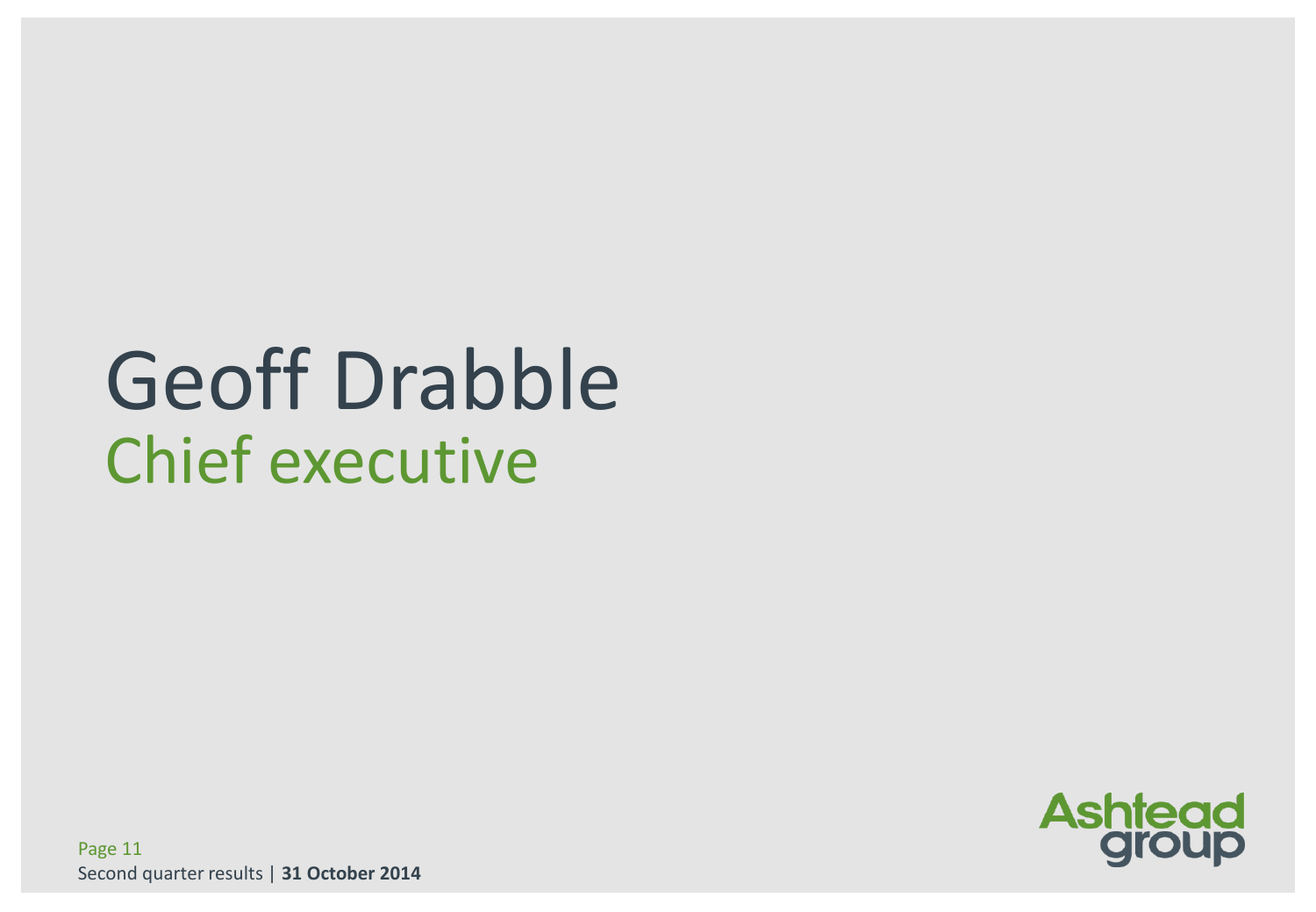# Sunbelt revenue drivers – rental only

#### Continuation of strong performance



50% 60% 70% 80% May Jun Jul Aug Sep Oct Nov Dec Jan Feb Mar Apr 2012-13  $-2013-14$  $-2014-15$ 







**Year over year change in yield**

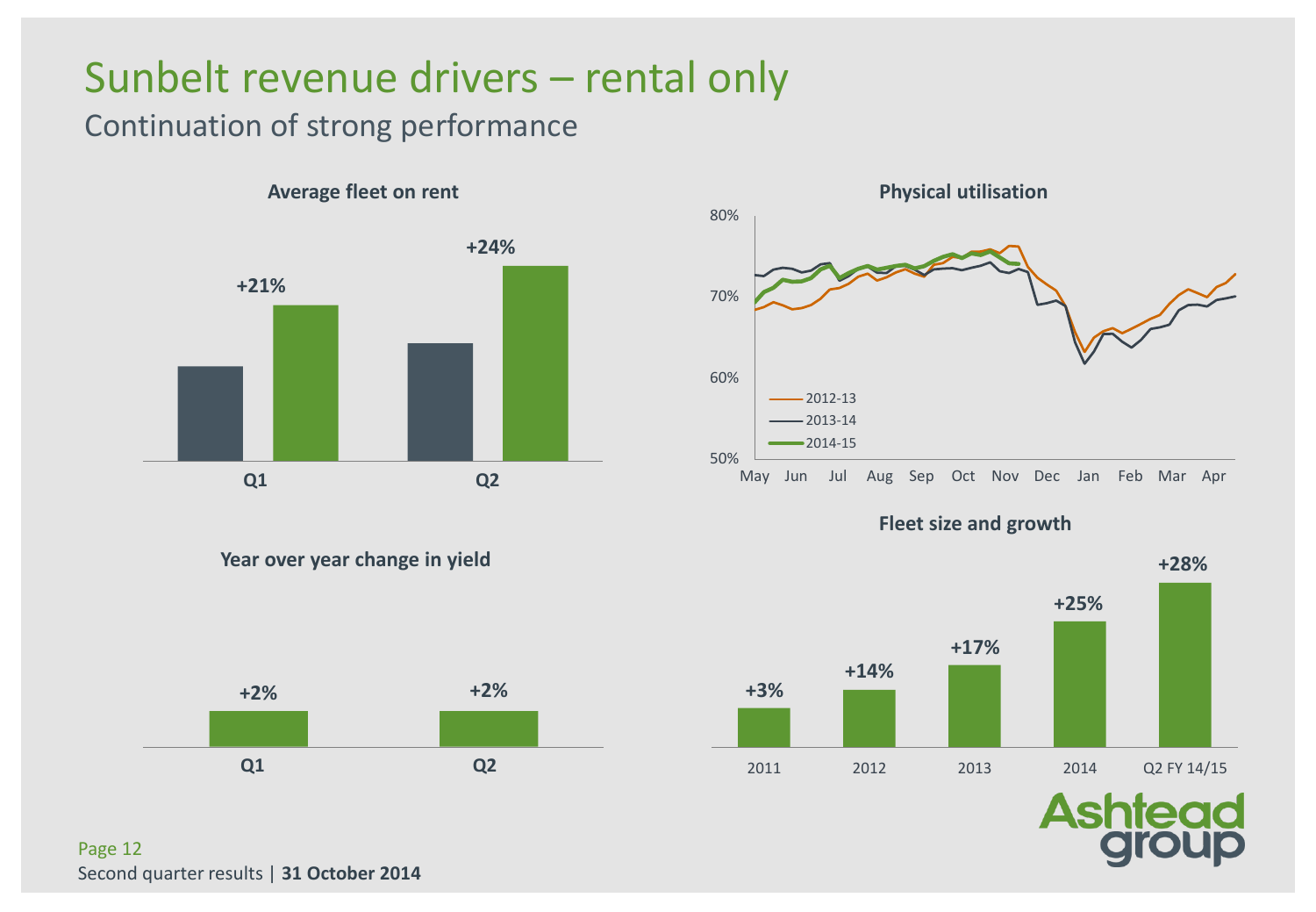#### Capitalising on structural and cyclical factors to drive revenue growth



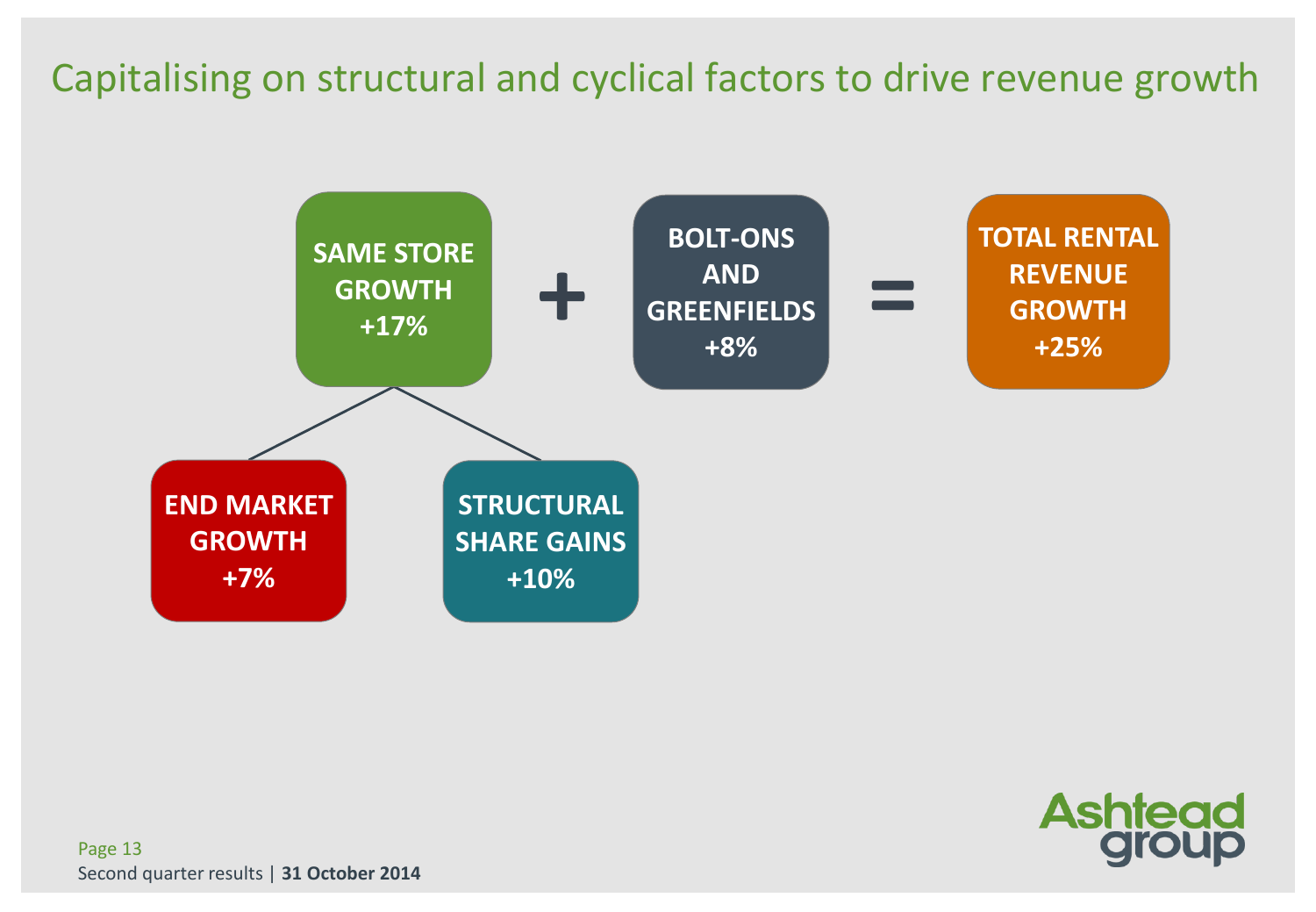### The market

Consensus of steady long term growth – on the ground experiences very encouraging

| <b>Total building starts</b><br>(Millions of square feet) | 2015   | 2016   | 2017   |
|-----------------------------------------------------------|--------|--------|--------|
| <b>Total building</b>                                     | $+15%$ | $+21%$ | $+4%$  |
| Commercial and Industrial                                 | $+13%$ | $+12%$ | $+4%$  |
| Institutional                                             | $+9%$  | $+16%$ | $+14%$ |
| Residential                                               | $+17%$ | $+24%$ | $+3%$  |
| Source: McGraw Hill                                       |        |        |        |
| Put in place construction                                 | 2015   | 2016   | 2017   |
| <b>Total construction</b>                                 | $+6%$  | $+7%$  | $+5%$  |

Source: Maximus Advisors

|     | Rental revenue forecasts                                            | 2015   | 2016                    | 2017             |
|-----|---------------------------------------------------------------------|--------|-------------------------|------------------|
|     | Industry rental revenue                                             | $+9\%$ | $+8%$                   | $+9%$            |
|     | Source: IHS Global Insight                                          |        |                         |                  |
| 200 | Construction activity by cycle<br>(T=100 based on constant dollars) |        |                         |                  |
| 180 |                                                                     |        |                         |                  |
| 160 |                                                                     |        |                         |                  |
| 140 |                                                                     |        |                         |                  |
| 120 |                                                                     |        |                         |                  |
| 100 |                                                                     |        |                         |                  |
| 80  | 1975 - 1982<br>1982 - 1991                                          |        |                         |                  |
| 60  | Current cycle<br>$-1991 - 2011$                                     |        |                         |                  |
|     | T<br>$T+2$<br>$T+4$<br>$T+6$<br>Source: McGraw Hill Construction    |        | T+8 T+10 T+12 T+14 T+16 | $T+18$<br>$T+20$ |
|     |                                                                     |        |                         |                  |

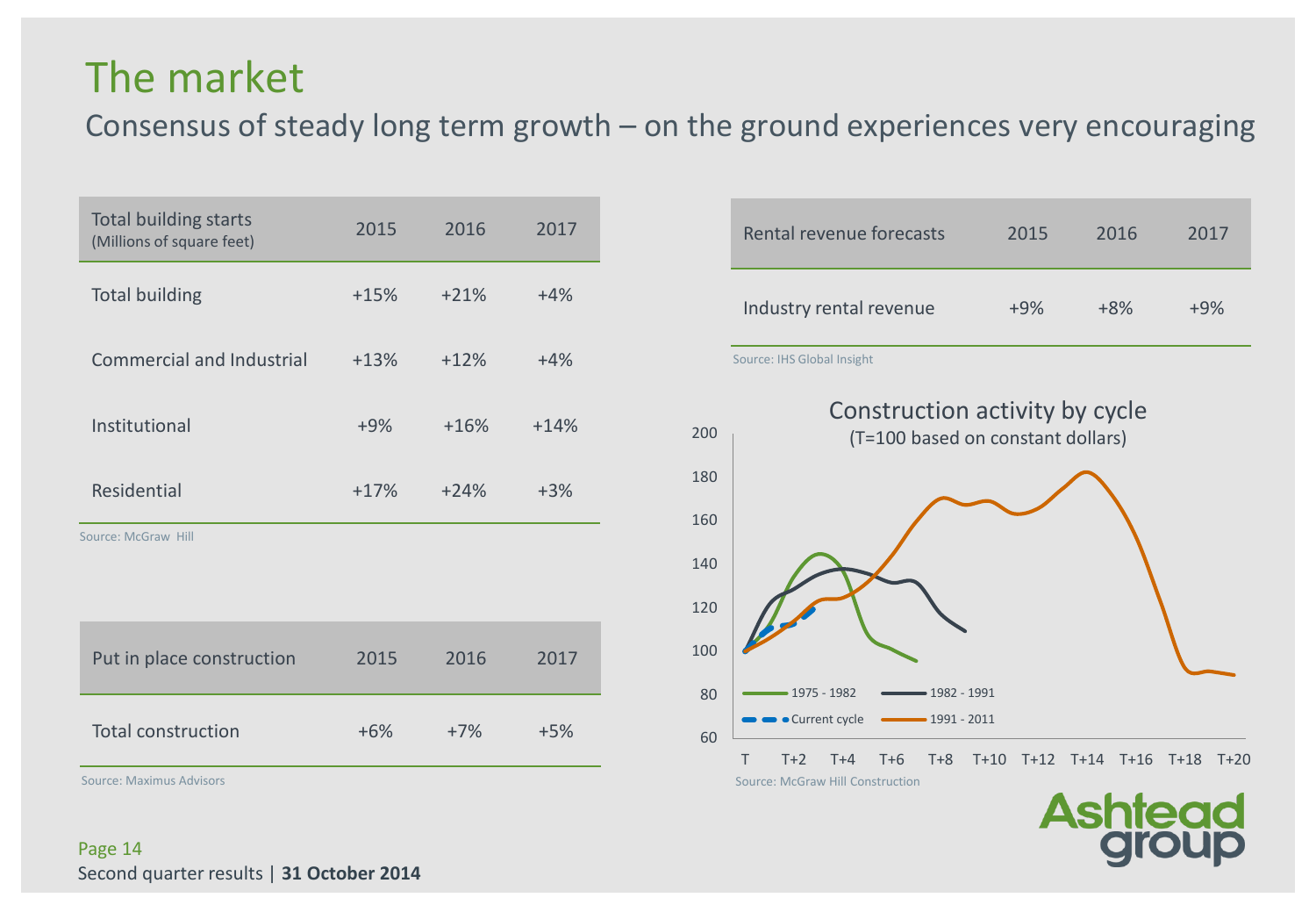### Why are we gaining share?

There are a host of reasons but the biggest single factor is the scale benefits from fleet investment – breadth and depth









Page 15 Second quarter results | **31 October 2014**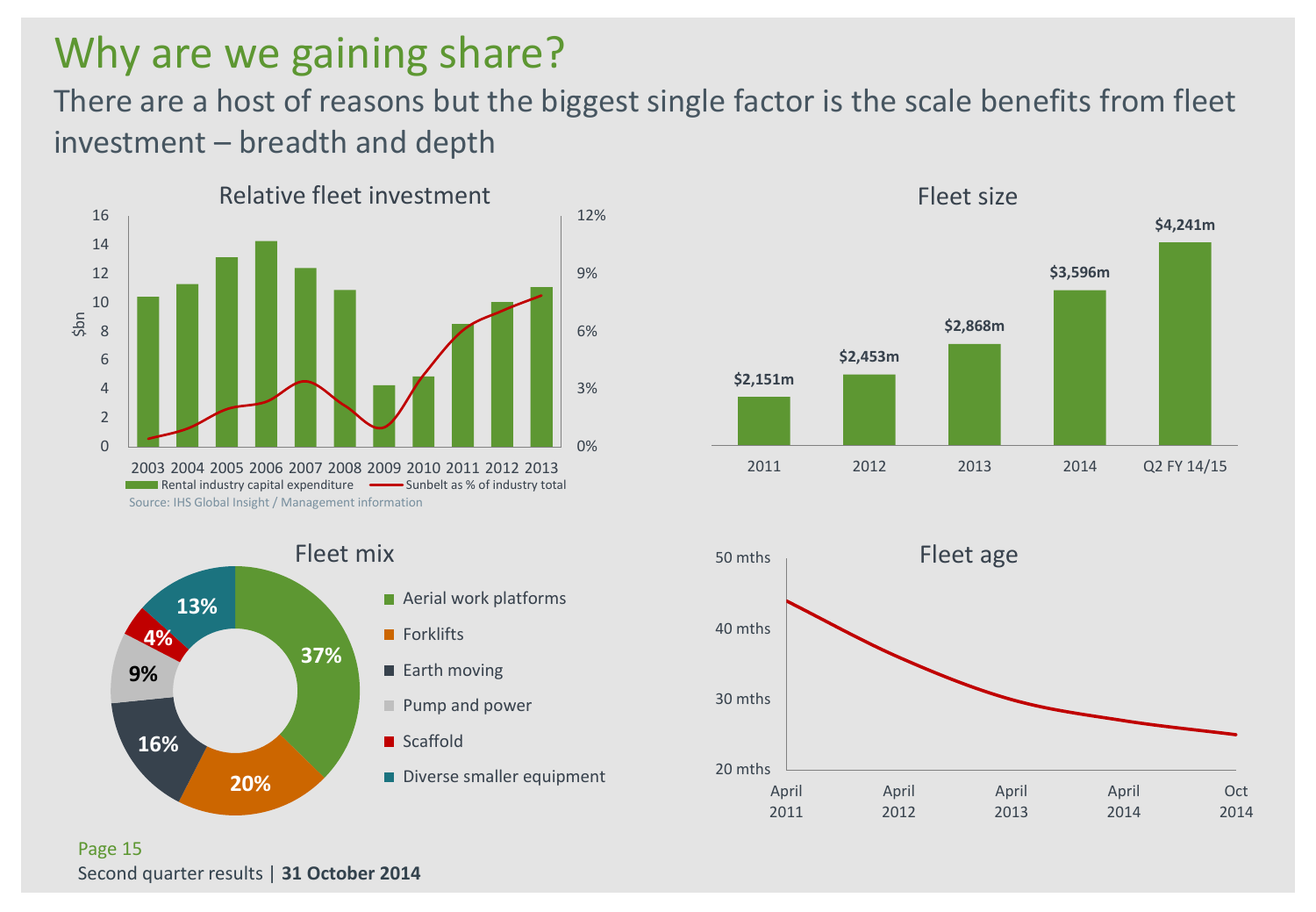# Greenfields and bolt-ons

Dual track strategy

- 1) Build the core
	- ̶ Expand geographic reach by way of greenfields and bolt-ons in underserved markets
	- ̶ Target to double our market share from 6% to 12%
- 2) Broaden the markets we serve
	- ̶ Expand into high return, non-construction focused specialty markets
	- ̶ Target for non-construction to be 50%

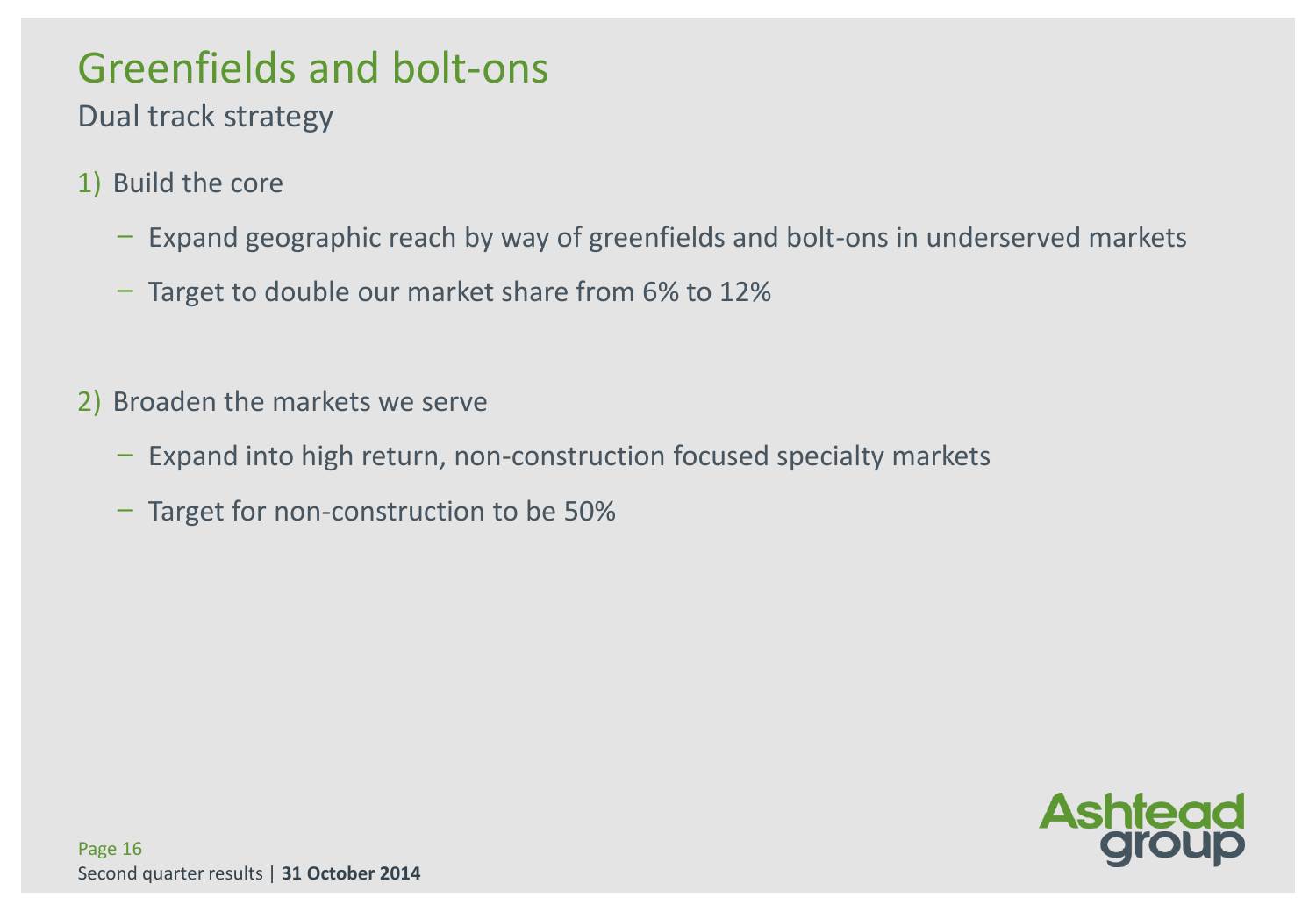#### Strategy being well executed – 138 new locations in 2 years



- 1) Develop the core
	- 21 locations from acquisitions
	- ̶ 29 locations from greenfield 50
- 2) Develop specialty markets
	- ̶ 55 locations from acquisitions
	- ̶ 33 locations from greenfields 88

Page 17 Second quarter results | **31 October 2014**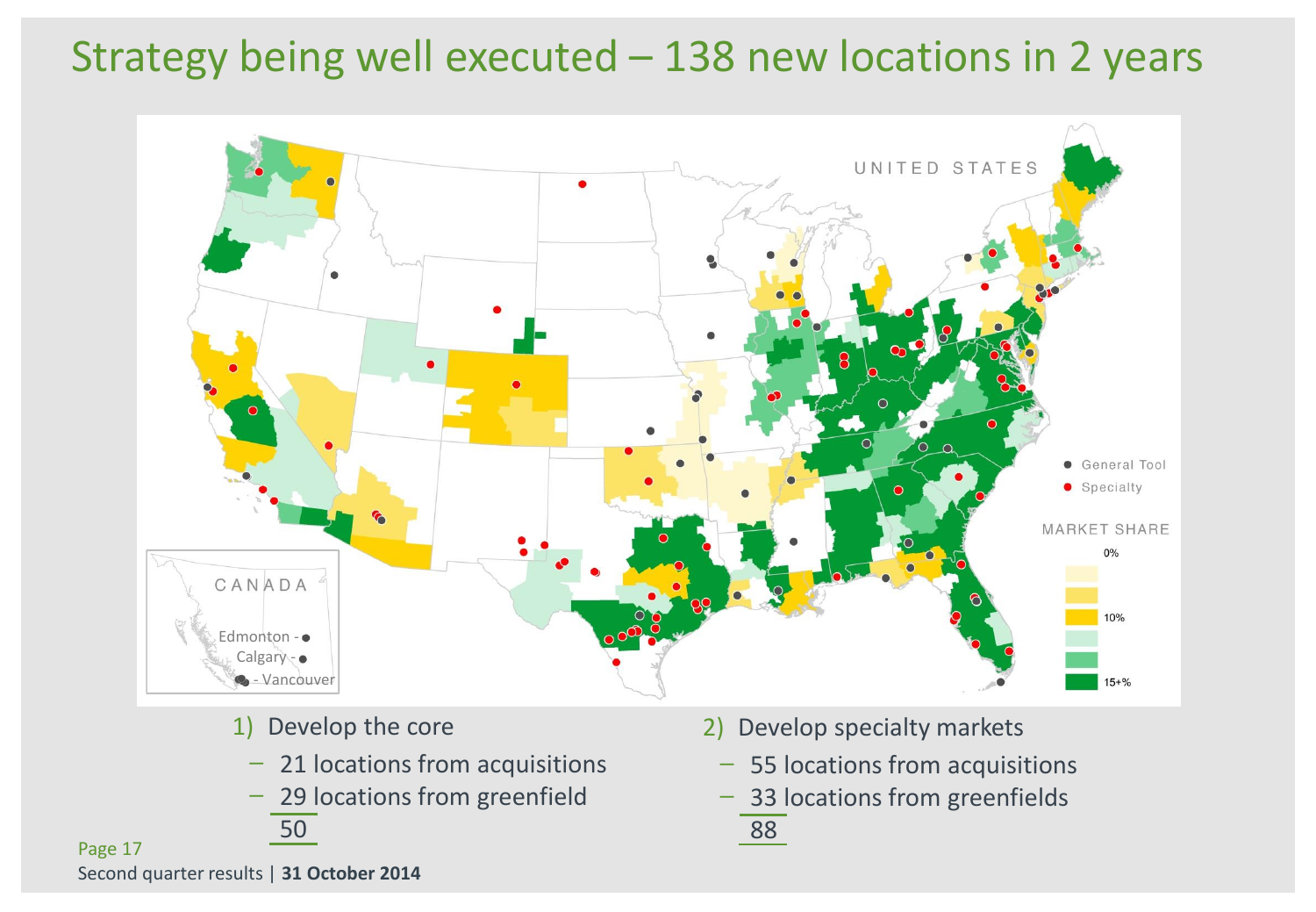# Strategy giving good payback in the short term and providing a broader base both in terms of geography and markets

|                     | Investment (\$m) | Revenue (\$m) |
|---------------------|------------------|---------------|
| Greenfields         | 300              | 125           |
| <b>Acquisitions</b> | 370              | 275           |
|                     | 670              | 400           |
| RoI <sup>1</sup>    |                  | $20 - 25%$    |

<sup>1</sup> Excluding goodwill and intangibles

- We are ahead of schedule and have already built a sizeable business with more to come
- Low risk strategy by investing in multiple geographies and sectors
- Stringent review to ensure fit long-term strategy, not short-term returns
- High return by balancing buy and build and avoiding more aggressive multiples

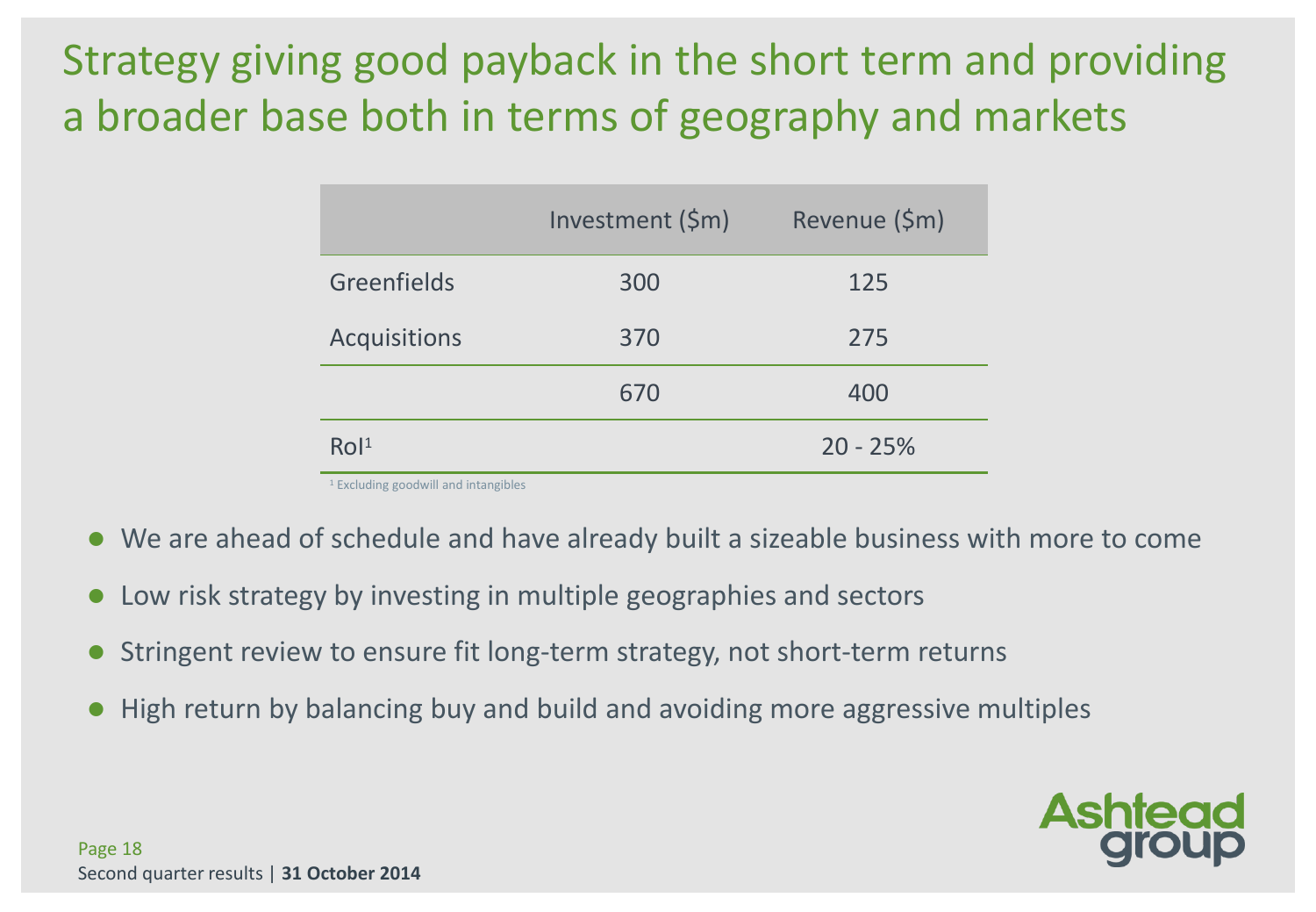## We remain committed to responsible growth

- **•** Financial disciplines remain unchanged
	- ̶ 67% same store drop through
	- ̶ 59% total company drop through
	- ̶ Leverage maintained within 2x EBITDA commitments
	- ̶ 85% of total investment remains organic
	- ̶ 75% of fleet growth is same store
- Significant investment in the infrastructure to support this growth
	- 1,134 new members of staff
	- ̶ 475 new delivery vehicles
	- ̶ Significant IT development in both logistics and sales

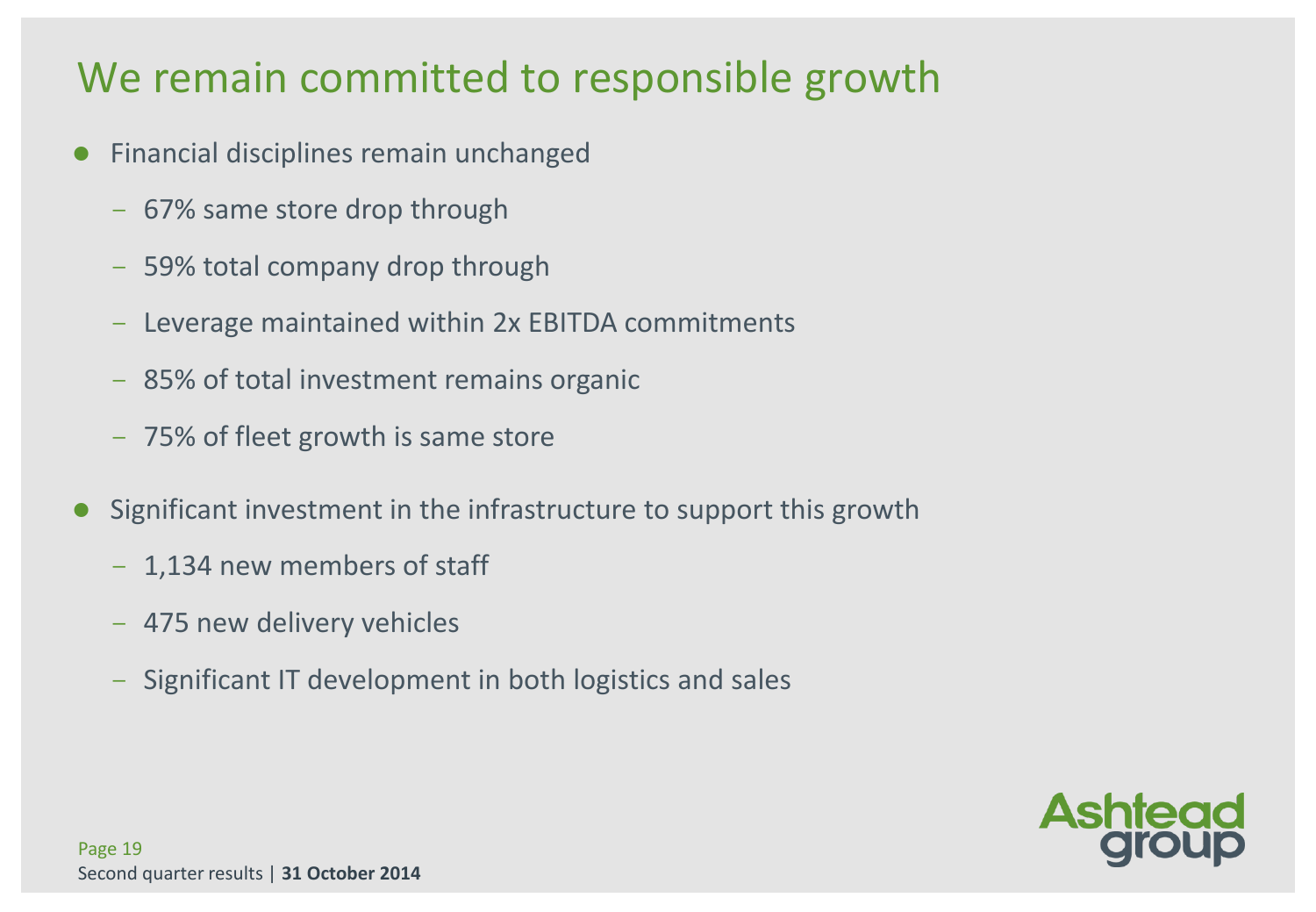#### A-Plant revenue drivers

#### Growth continues backed by fleet investment



**Year over year change in yield**









Page 20 Second quarter results | **31 October 2014**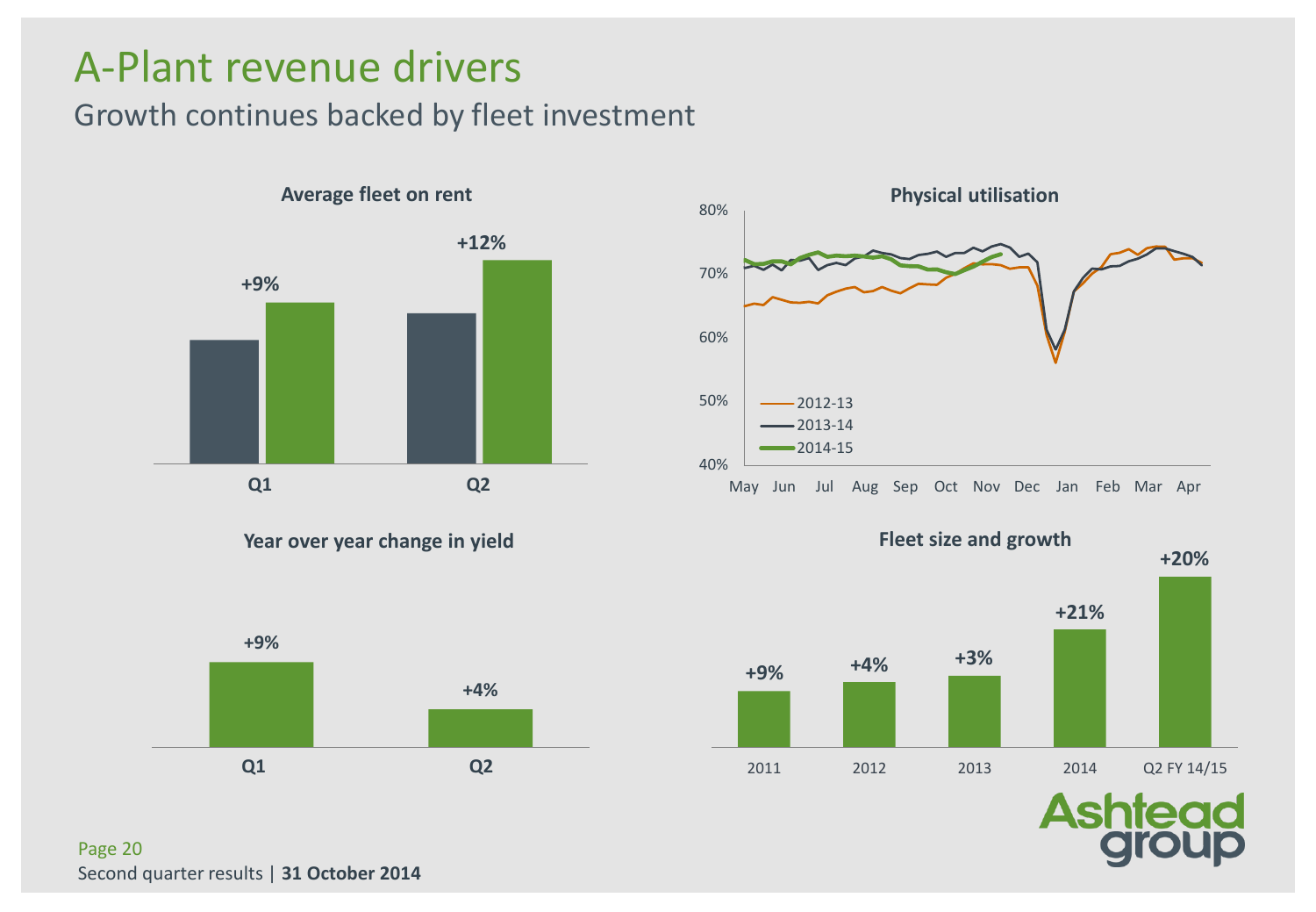# UK construction industry forecasts

#### Improving trends

| (£m constant 2010 prices)        | 2013<br>Actual | 2014<br><b>Estimate</b> | 2015<br>Forecast | 2016<br>Forecast | 2017<br>Projection | 2018<br>Projection | $%$ of<br><b>Total</b> |
|----------------------------------|----------------|-------------------------|------------------|------------------|--------------------|--------------------|------------------------|
| <b>Residential</b>               | 31,180         | 33,737                  | 36,218           | 37,875           | 38,792             | 39,734             | 29%                    |
|                                  |                | $+8.2%$                 | $+7.4%$          | $+4.6%$          | $+2.4%$            | $+2.4%$            |                        |
|                                  |                |                         |                  |                  |                    |                    |                        |
| Private commercial               | 33,853         | 35,491                  | 37,374           | 39,166           | 40,758             | 42,253             | 30%                    |
|                                  |                | $+4.8%$                 | $+5.3%$          | $+4.8%$          | $+4.1%$            | $+3.7%$            |                        |
|                                  |                |                         |                  |                  |                    |                    |                        |
| <b>Public and infrastructure</b> | 47,053         | 48,241                  | 50,051           | 51,749           | 53,465             | 55,987             | 41%                    |
|                                  |                | $+2.5%$                 | $+3.8%$          | $+3.4%$          | $+3.3%$            | $+4.7%$            |                        |
|                                  |                |                         |                  |                  |                    |                    |                        |
| <b>Total</b>                     | 112,086        | 117,469                 | 123,643          | 128,790          | 133,015            | 137,974            | 100%                   |
|                                  |                | $+4.8%$                 | $+5.3%$          | $+4.2%$          | $+3.3%$            | $+3.7%$            |                        |

**Ashtead**<br>**group** 

Source: Consumer Products Association (Autumn 2014)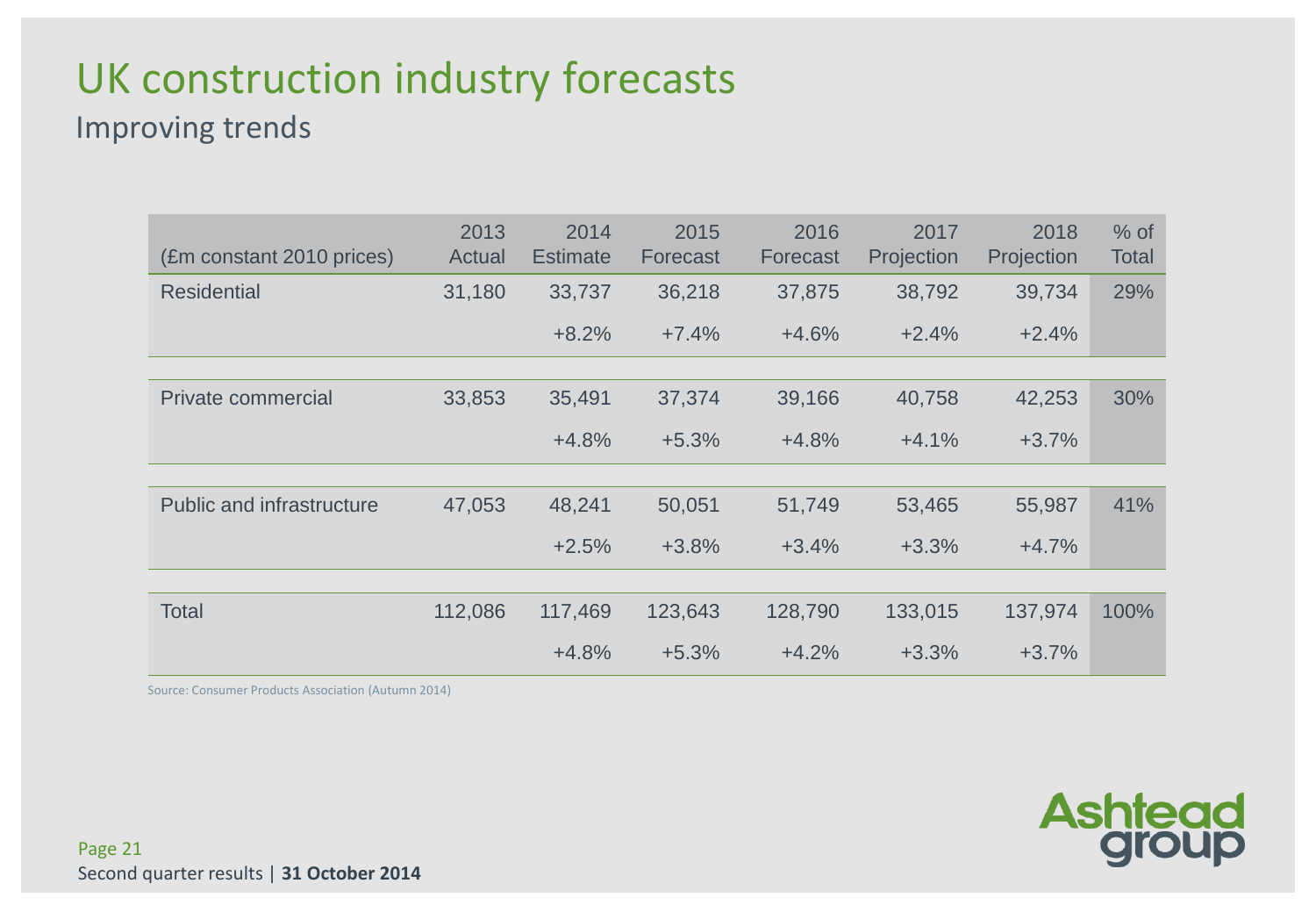# Improving RoI pre cyclical recovery



Page 22 Second quarter results | **31 October 2014**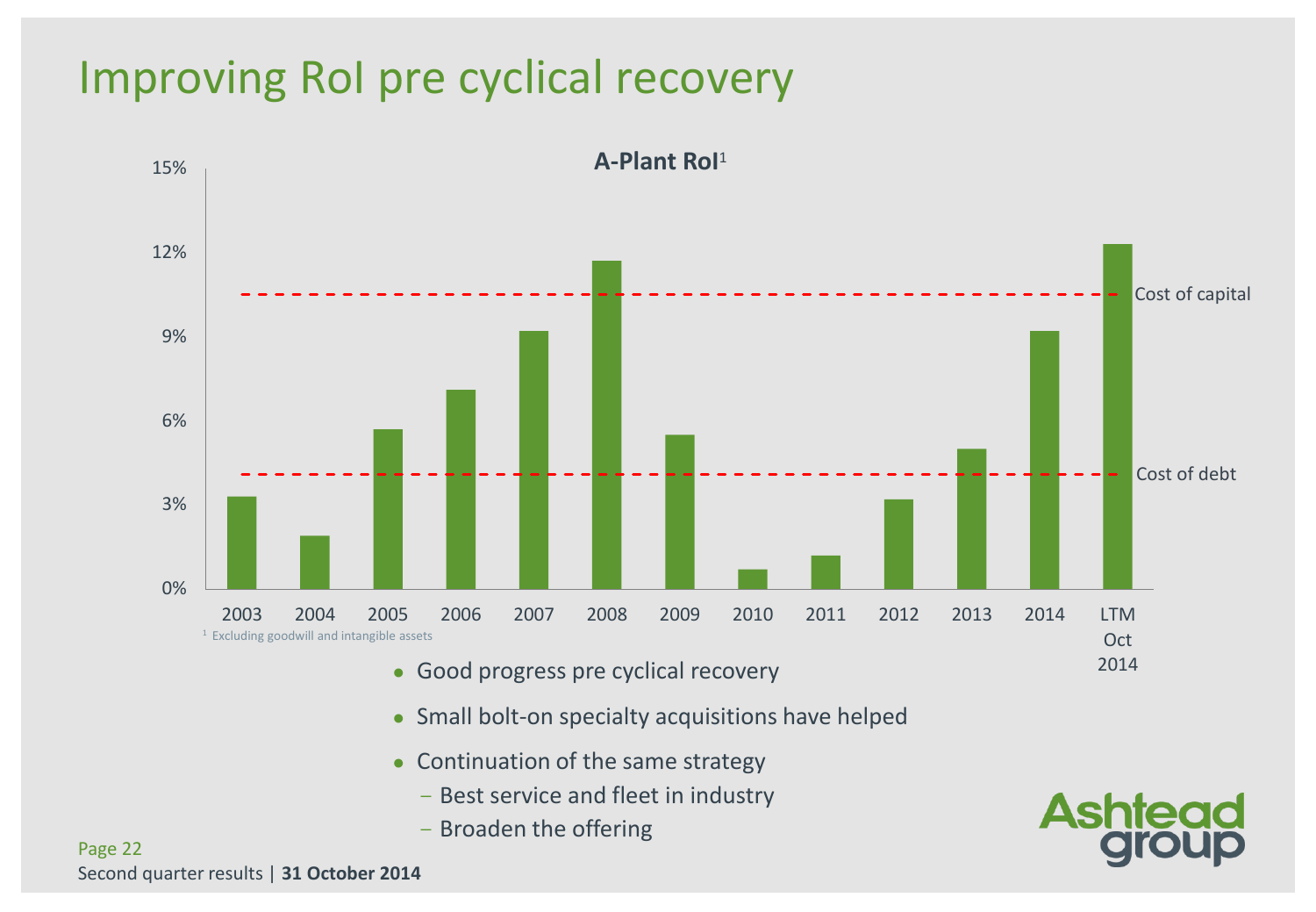# Summary

- Strategy focused on organic growth and bolt on acquisitions remains unchanged
- We are building a broader base for longer term growth both in terms of the geography and the markets we serve
- Investment has created a platform allowing us to capitalize on;
	- ̶ Recovering markets
	- ̶ Structural growth
- Confidence in outlook supported by strong fleet investment
- Discipline on leverage reconfirmed "responsible growth"
- $\bullet$  Interim dividend raised 33% to 3.0p per share (2013: 2.25p)
- We now anticipate a full year result ahead of our previous expectations

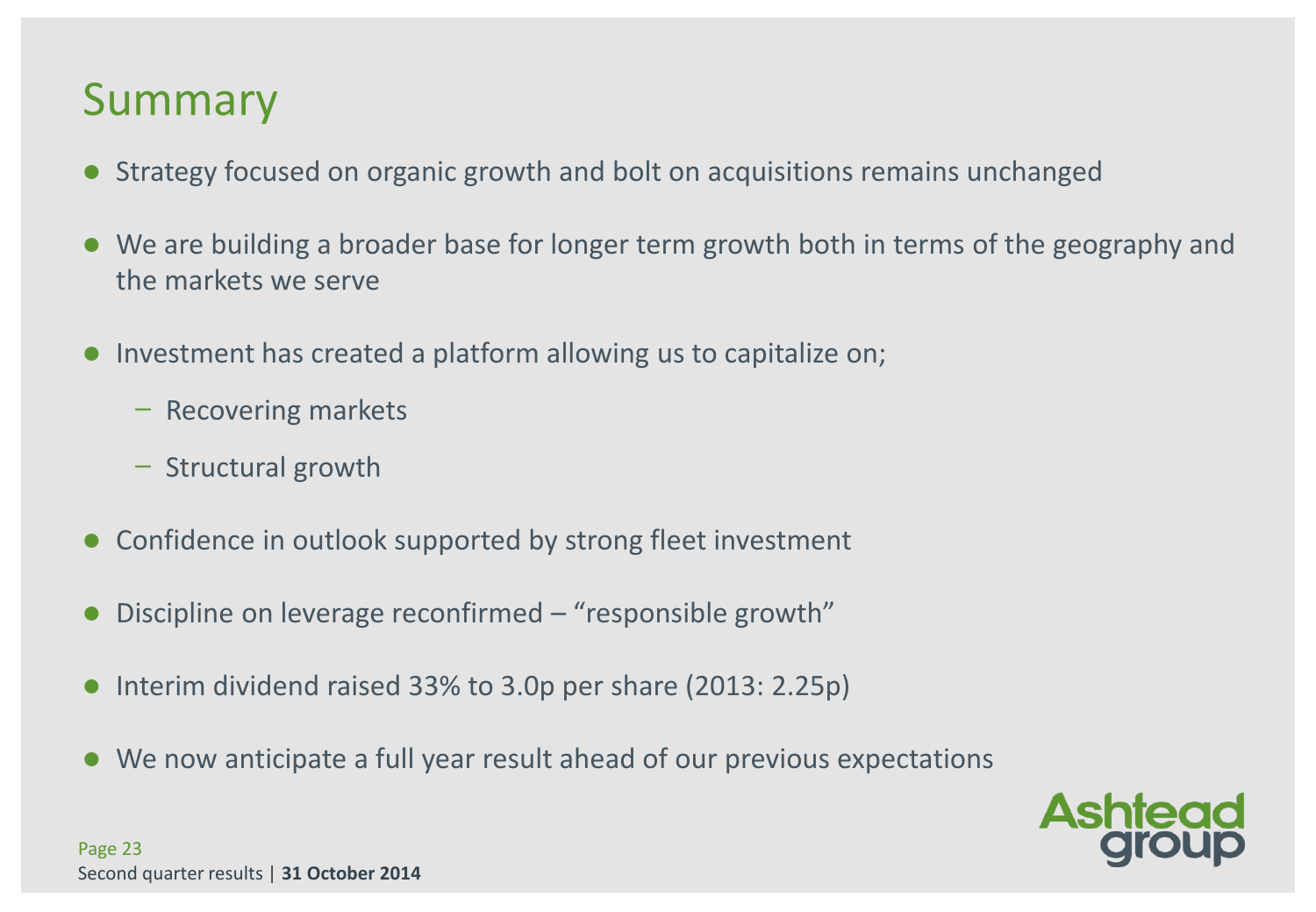# Appendices

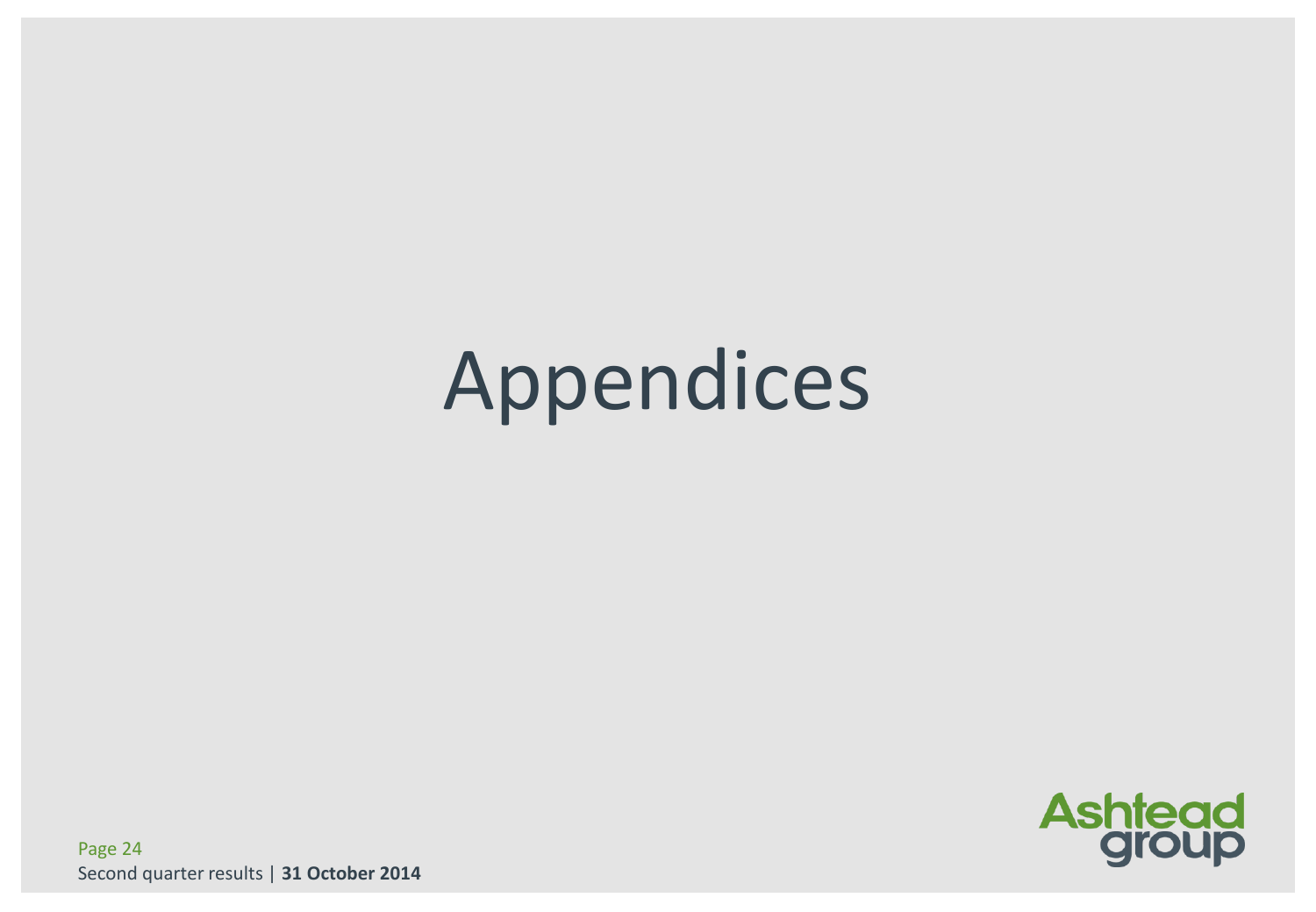# Divisional performance – Q2

|                                    | Revenue |      |                          | <b>EBITDA</b> |      |                     | Profit |      |            |
|------------------------------------|---------|------|--------------------------|---------------|------|---------------------|--------|------|------------|
|                                    | 2014    | 2013 | Change <sup>1</sup>      | 2014          | 2013 | Change <sup>1</sup> | 2014   | 2013 | Change $1$ |
| Sunbelt (\$m)                      | 730     | 581  | $+26%$                   | 355           | 272  | $+31%$              | 242    | 184  | $+32%$     |
| Sunbelt (£m)                       | 445     | 367  | $+21%$                   | 218           | 172  | $+26%$              | 148    | 116  | $+27%$     |
| A-Plant                            | 84      | 72   | $+18%$                   | 31            | 23   | $+37%$              | 16     | 10   | $+68%$     |
| Group central costs                |         |      | $\overline{\phantom{a}}$ | (3)           | (2)  | $+13%$              | (3)    | (2)  | $+13%$     |
|                                    | 529     | 439  | $+21%$                   | 246           | 193  | $+28%$              | 161    | 124  | +30%       |
| Net financing costs                |         |      |                          |               |      |                     | (16)   | (11) | $+47%$     |
| Profit before amortisation and tax |         |      |                          |               |      |                     | 145    | 113  | $+29%$     |
| Amortisation                       |         |      |                          |               |      |                     | (3)    | (3)  | $+39%$     |
| Profit before taxation             |         |      |                          |               |      |                     | 142    | 110  | $+28%$     |
| Taxation                           |         |      |                          |               |      |                     | (51)   | (40) | $+26%$     |
| Profit after taxation              |         |      |                          |               |      |                     | 91     | 70   | +30%       |
| <b>Margins</b>                     |         |      |                          |               |      |                     |        |      |            |
| - Sunbelt                          |         |      |                          | 49%           | 47%  |                     | 33%    | 32%  |            |
| - A-Plant                          |         |      |                          | 37%           | 32%  |                     | 19%    | 13%  |            |
| - Group                            |         |      |                          | 46%           | 44%  |                     | 30%    | 28%  |            |

<sup>1</sup> As reported

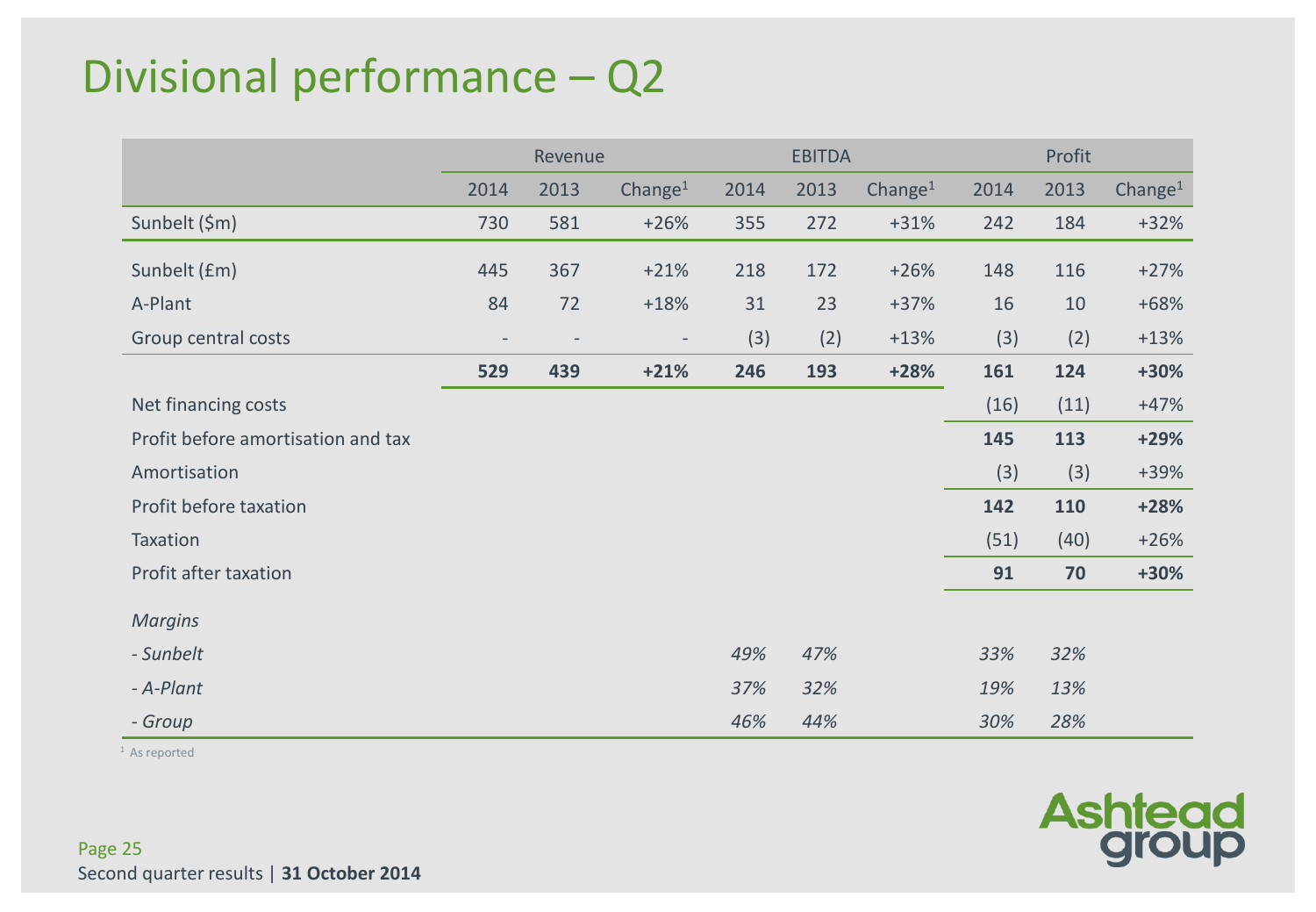# Divisional performance – LTM

|                                                  | Revenue |       |                     |       | <b>EBITDA</b> |                     | Profit |       |            |  |
|--------------------------------------------------|---------|-------|---------------------|-------|---------------|---------------------|--------|-------|------------|--|
|                                                  | 2014    | 2013  | Change <sup>1</sup> | 2014  | 2013          | Change <sup>1</sup> | 2014   | 2013  | Change $1$ |  |
| Sunbelt (\$m)                                    | 2,449   | 2,014 | $+22%$              | 1,139 | 861           | $+32%$              | 736    | 543   | $+35%$     |  |
| Sunbelt (£m)                                     | 1,476   | 1,290 | $+14%$              | 686   | 552           | $+24%$              | 443    | 348   | $+27%$     |  |
| A-Plant                                          | 296     | 241   | $+23%$              | 95    | 70            | $+37%$              | 37     | 22    | $+70%$     |  |
| Group central costs                              |         |       | $\blacksquare$      | (10)  | (9)           | $+7%$               | (10)   | (9)   | $+7%$      |  |
|                                                  | 1,772   | 1,531 | $+16%$              | 771   | 613           | $+26%$              | 470    | 361   | +30%       |  |
| Net financing costs                              |         |       |                     |       |               |                     | (55)   | (43)  | $+26%$     |  |
| Profit before exceptionals, amortisation and tax |         |       |                     |       |               |                     | 415    | 318   | $+31%$     |  |
| Exceptionals and amortisation                    |         |       |                     |       |               |                     | (7)    | (8)   | $-8%$      |  |
| Profit before taxation                           |         |       |                     |       |               |                     | 408    | 310   | $+32%$     |  |
| Taxation                                         |         |       |                     |       |               |                     | (142)  | (112) | $+27%$     |  |
| Profit after taxation                            |         |       |                     |       |               |                     | 266    | 198   | $+34%$     |  |
| <b>Margins</b>                                   |         |       |                     |       |               |                     |        |       |            |  |
| - Sunbelt                                        |         |       |                     | 47%   | 43%           |                     | 30%    | 27%   |            |  |
| - A-Plant                                        |         |       |                     | 32%   | 29%           |                     | 13%    | 9%    |            |  |
| - Group                                          |         |       |                     | 44%   | 40%           |                     | 26%    | 24%   |            |  |

<sup>1</sup> As reported

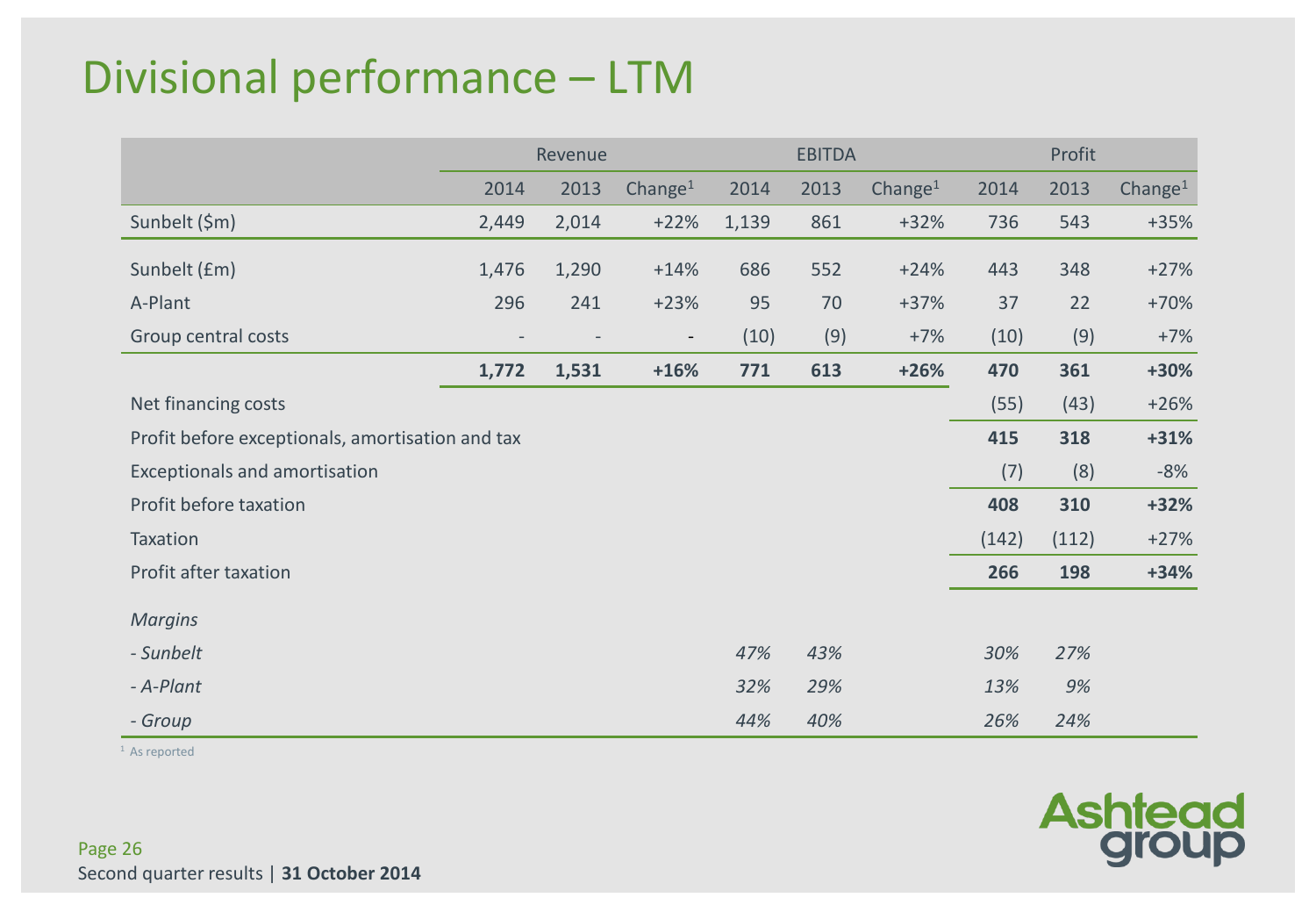#### Margins continue to improve

US margins have exceeded the previous peak with substantial opportunity for future earnings growth and margin expansion



Second quarter results | **31 October 2014**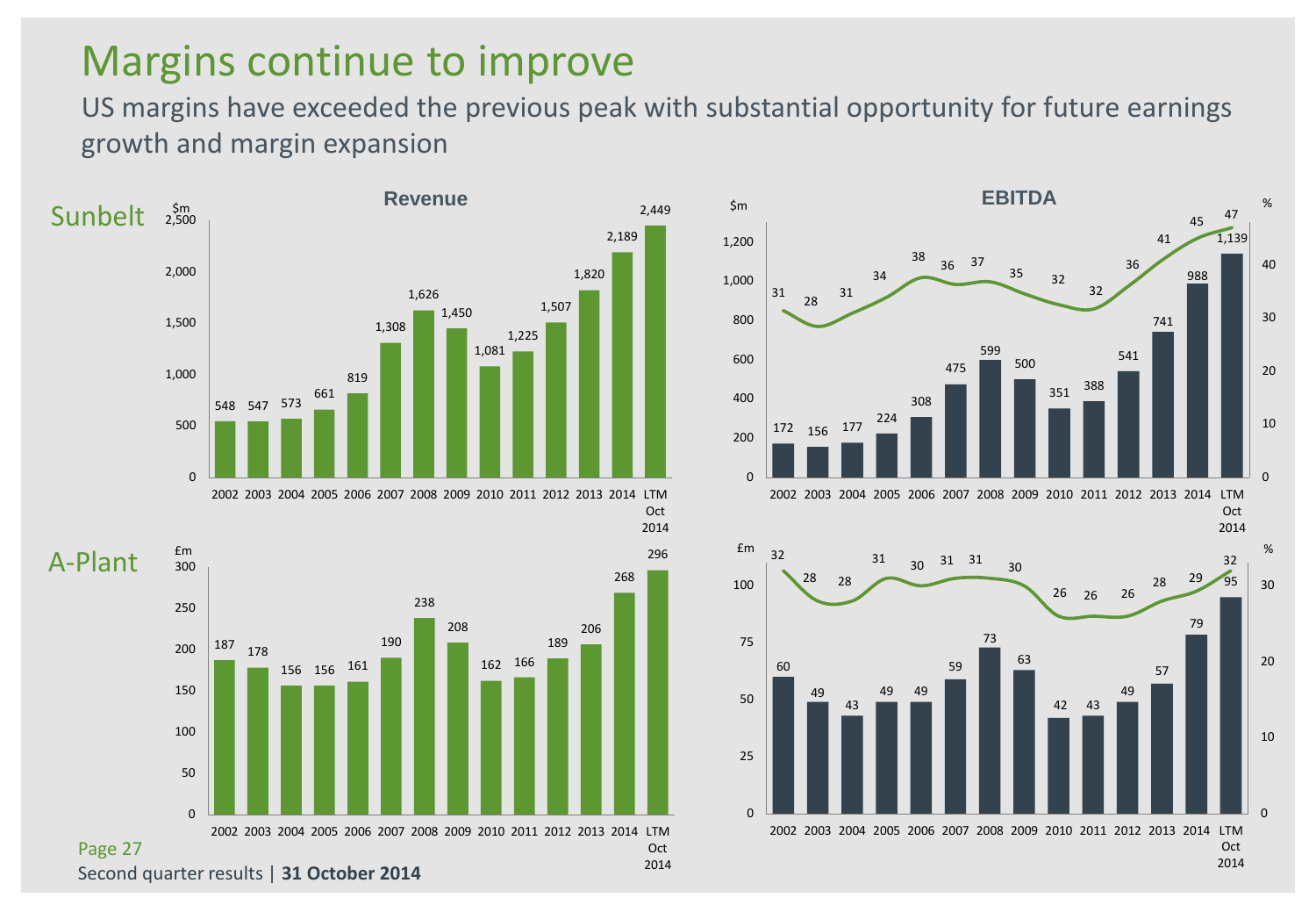### Financial strength

Growth potential is underpinned by the financial strength of the business



Note: At constant exchange rates

AS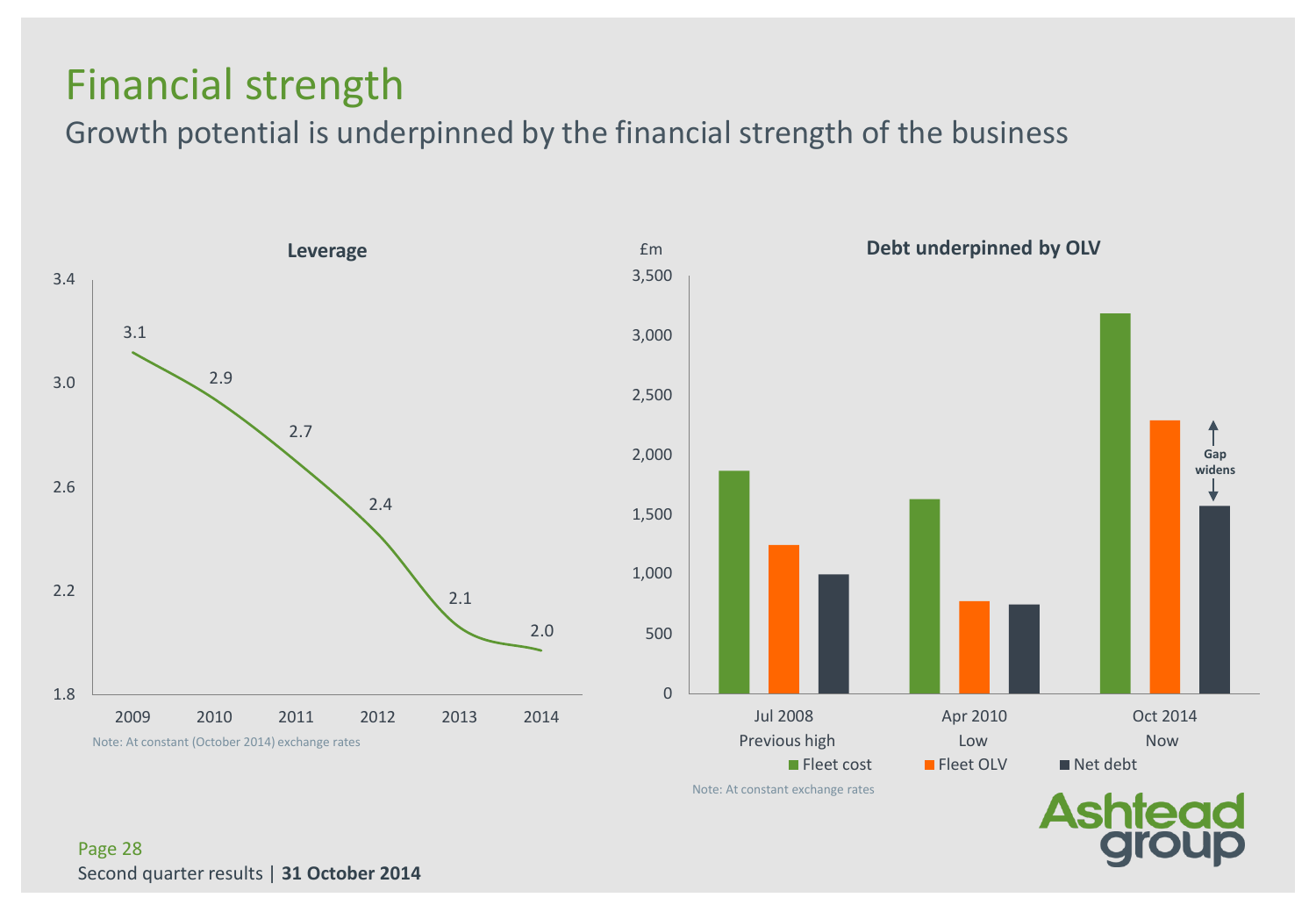# Cash flow funds organic fleet growth

|                                                                      | <b>LTM</b>    |       |       |       |       |      |        |                |       |       |                          |                          |      |
|----------------------------------------------------------------------|---------------|-------|-------|-------|-------|------|--------|----------------|-------|-------|--------------------------|--------------------------|------|
| f(m)                                                                 | <b>Oct 14</b> | 2014  | 2013  | 2012  | 2011  | 2010 | 2009   | 2008           | 2007  | 2006  | 2005                     | 2004                     | 2003 |
| <b>EBITDA before exceptional items</b>                               | 771           | 685   | 519   | 381   | 284   | 255  | 359    | 380            | 310   | 225   | 170                      | 147                      | 150  |
| <b>EBITDA</b> margin                                                 | 44%           | 42%   | 38%   | 34%   | 30%   | 30%  | 33%    | 38%            | 35%   | 35%   | 32%                      | 29%                      | 28%  |
| Cash inflow from operations before fleet<br>changes and exceptionals | 720           | 646   | 501   | 365   | 280   | 266  | 374    | 356            | 319   | 215   | 165                      | 140                      | 157  |
| Cash conversion ratio                                                | 93%           | 94%   | 97%   | 96%   | 99%   | 104% | 104%   | 94%            | 97%   | 96%   | 97%                      | 95%                      | 105% |
| Replacement capital expenditure                                      | (318)         | (335) | (329) | (273) | (203) | (43) | (236)  | (231)          | (245) | (167) | (101)                    | (83)                     | (89) |
| Disposal proceeds                                                    | 99            | 102   | 96    | 90    | 60    | 31   | 92     | 93             | 78    | 50    | 36                       | 32                       | 29   |
| Interest and tax                                                     | (82)          | (56)  | (48)  | (57)  | (71)  | (54) | (64)   | (83)           | (69)  | (41)  | (31)                     | (33)                     | (40) |
| Growth capital expenditure                                           | (504)         | (406) | (254) | (135) |       |      | $\sim$ | (120)          | (63)  | (63)  | (10)                     | $\overline{\phantom{a}}$ | (18) |
| Dividends paid                                                       | (58)          | (41)  | (20)  | (15)  | (15)  | (13) | (13)   | (10)           | (7)   | (2)   | $\overline{\phantom{a}}$ | $\overline{\phantom{a}}$ | (9)  |
| Cash available to fund debt pay down or M&A                          | (143)         | (90)  | (54)  | (25)  | 51    | 187  | 153    | 5 <sup>1</sup> | 13    | (8)   | 59                       | 56                       | 30   |

● Healthy EBITDA margins ensure significant top line cash generation throughout the cycle

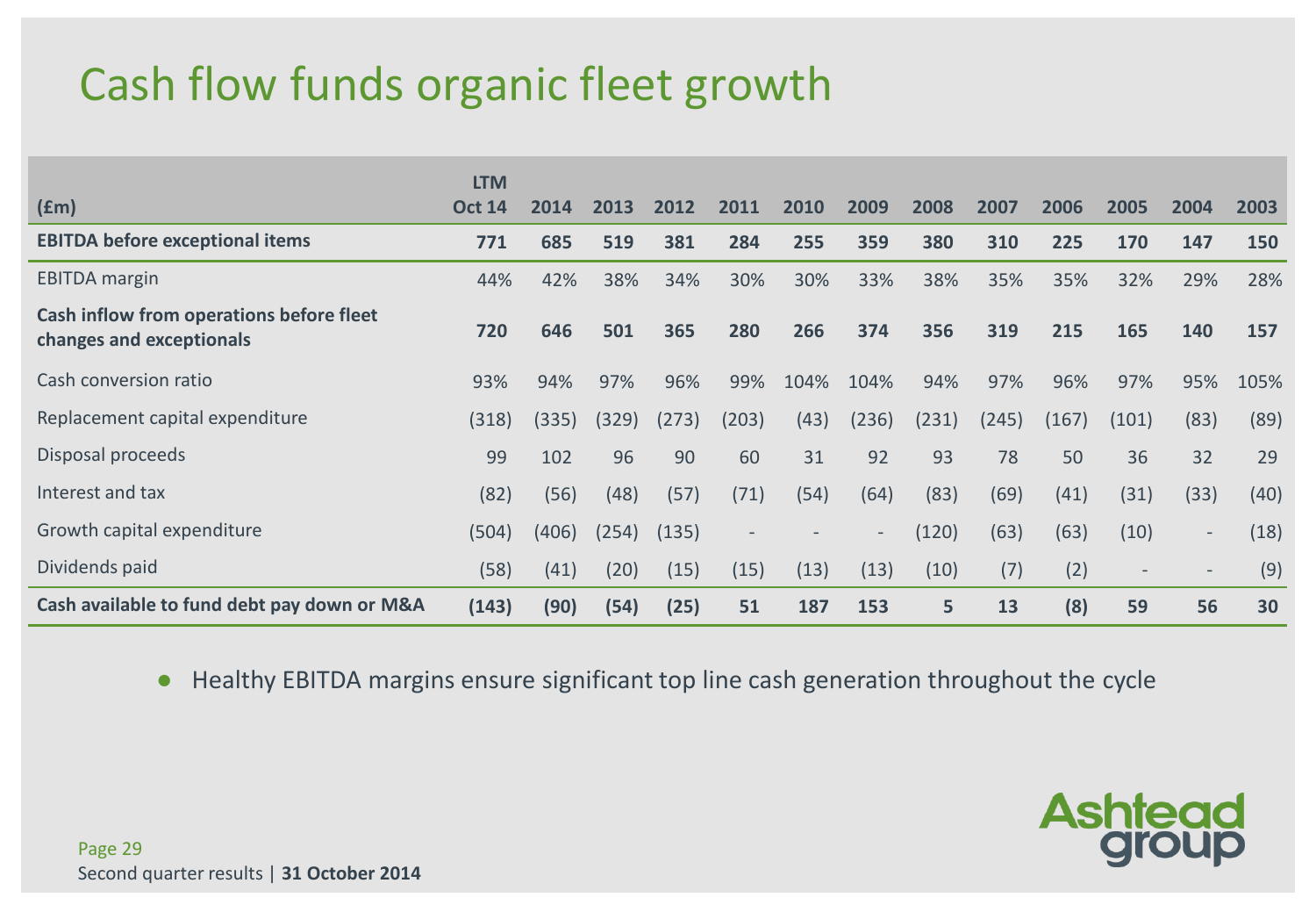# Robust debt structure with substantial capacity to fund further growth



- 6 year average remaining commitment
- No amortisation
- No financial monitoring covenants
	- whilst availability exceeds \$200m (October 2014 : \$830m)

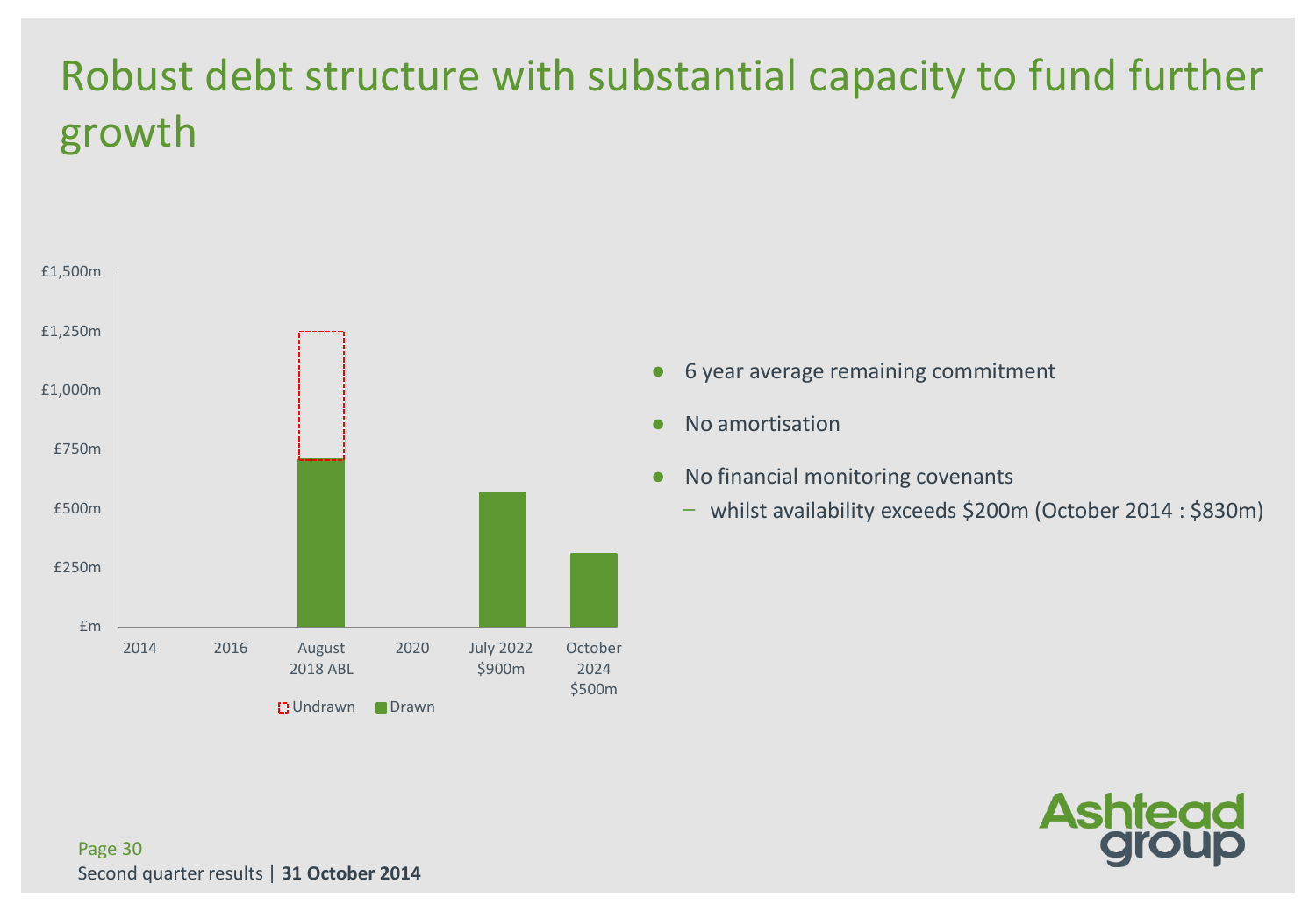# \$830m of availability at 31 October 2014



**Ashtead** 

Borrowing base reflects July 2014 asset values